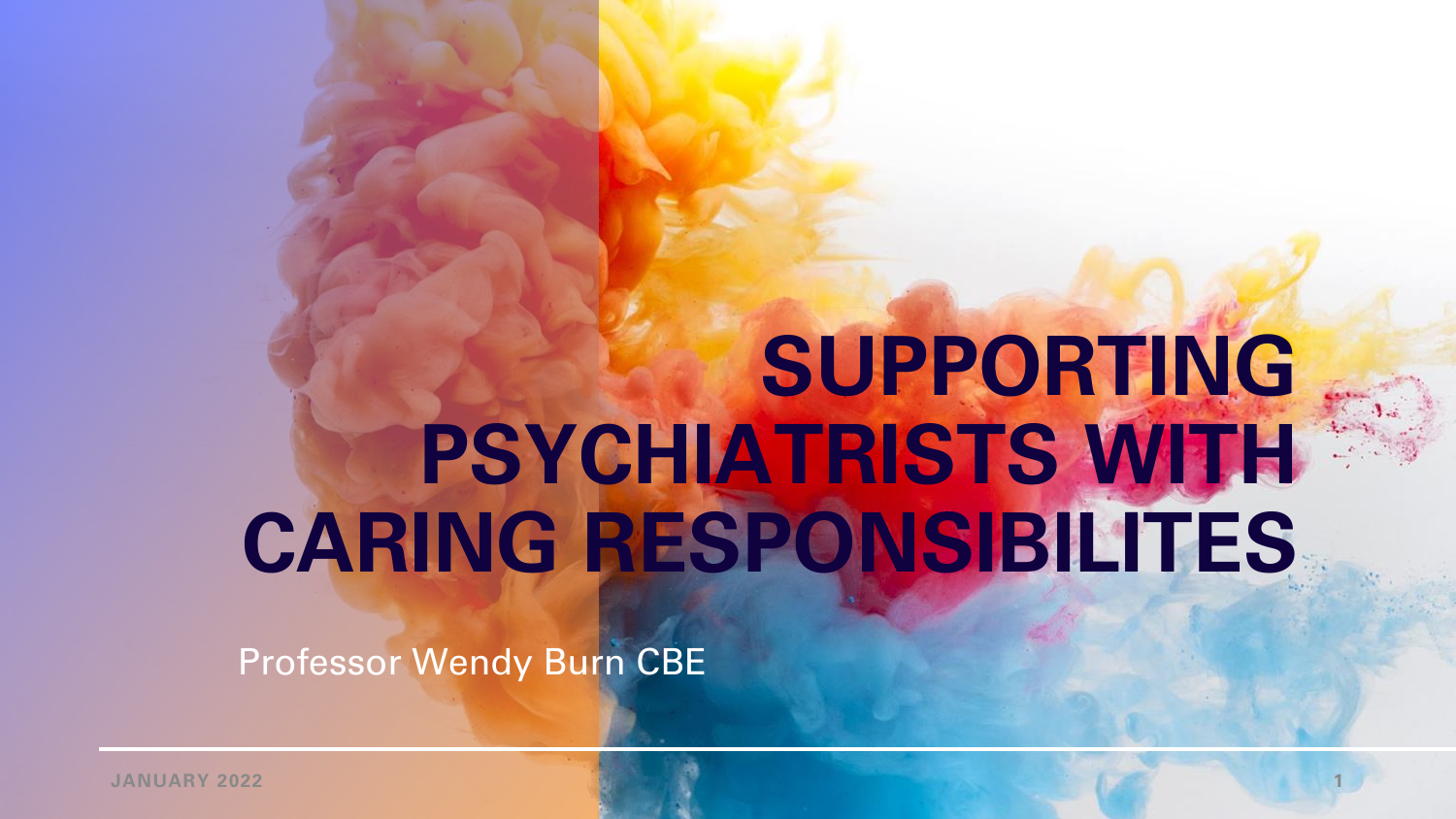#### **Contents**

- About me
- Supporting doctors who are carers: my experiences
- "Case studies" details altered
- The price of caring
- Reports on wellbeing in doctors
- Sources of support
- Recommendations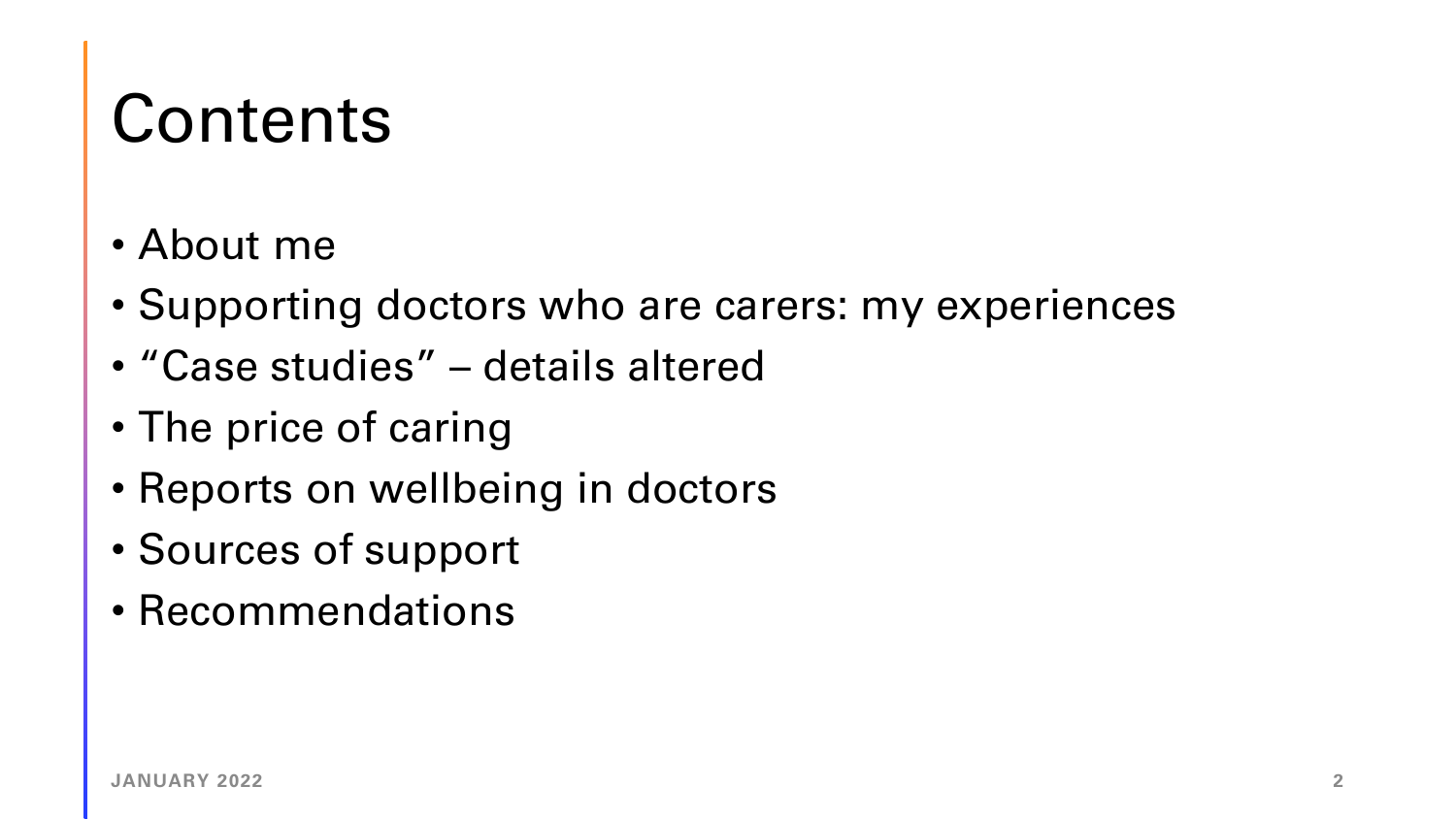#### **About me**

- Became a Consultant in 1990 in Leeds
- Immediately became involved in postgraduate training, first as College Tutor then various roles
- Head of Yorkshire School of Psychiatry
- Dean of RCPsych 2011-2016
- President of RCPsych 2017-2020
- Now work two days a week clinically as a community consultant in Old Age psychiatry in Leeds and two days as National Mental Health Advisor for Health Education England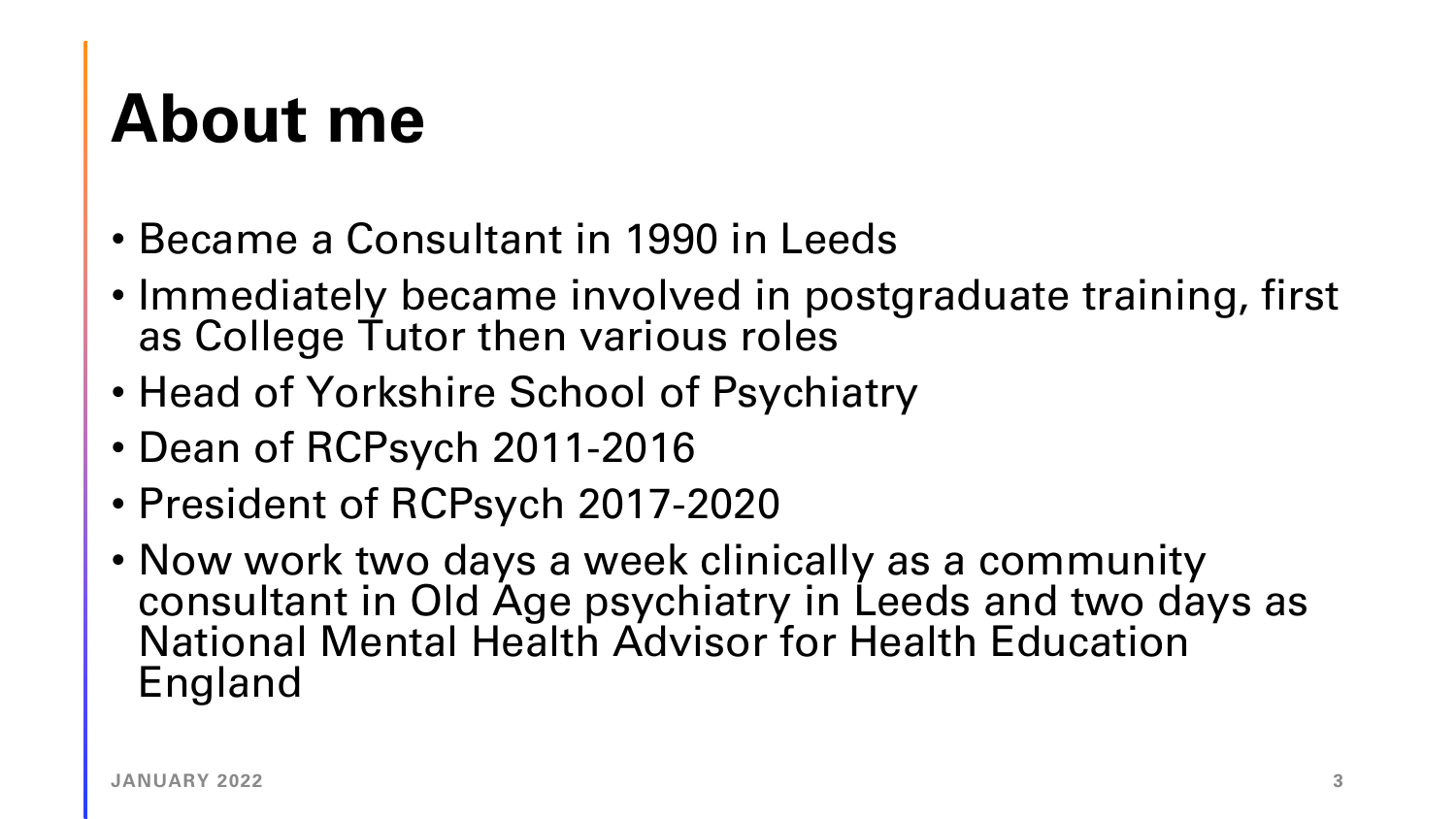## **My caring responsibilities**

- Member of the "Sandwich generation", at one point caring for children and elderly parents
- First woman consultant in my hospital and first to take maternity leave
- Two children
- Parents lived into 90s and needed support

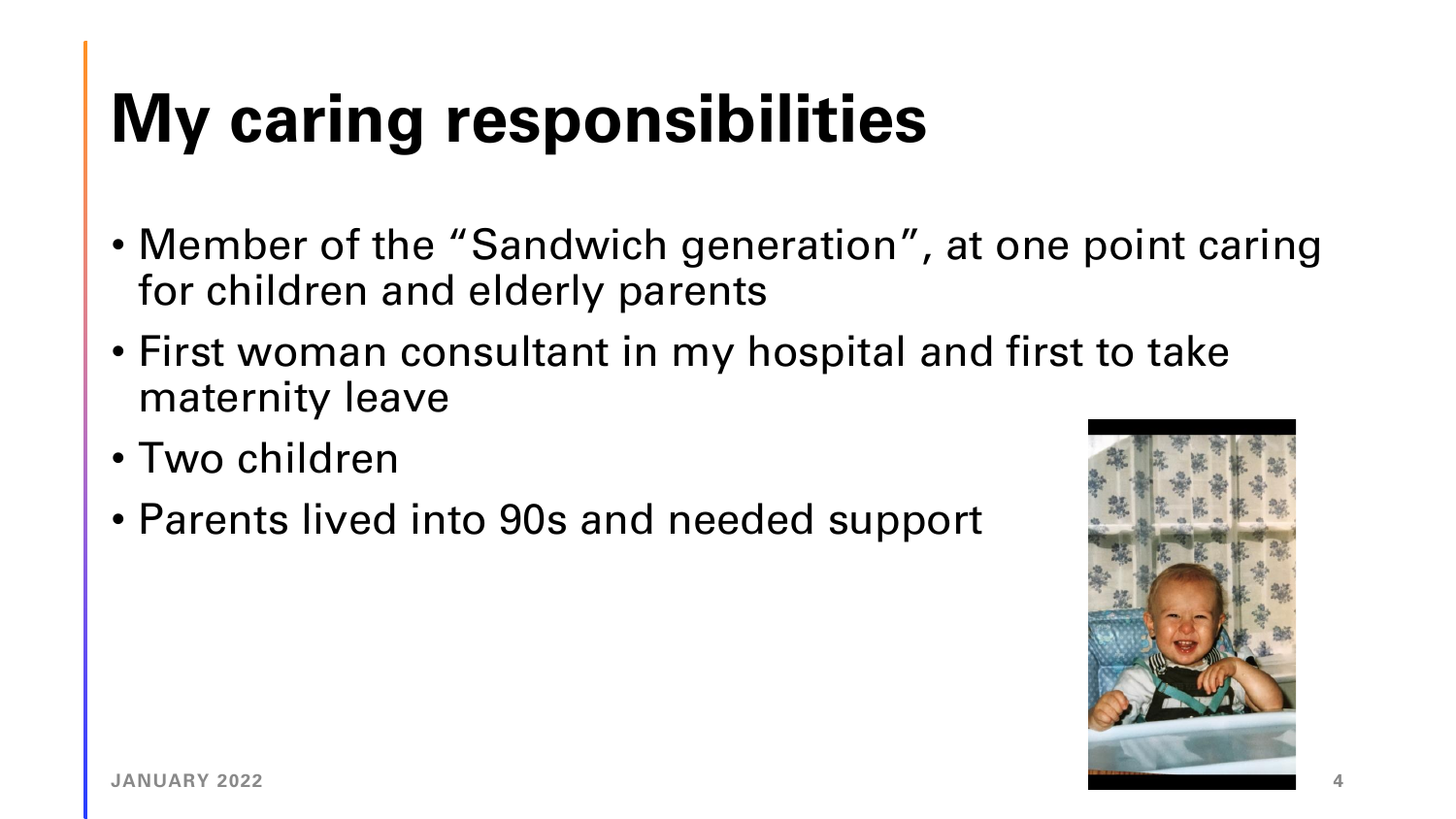#### **Supporting trainees with caring responsibilities**

- Little awareness when I first became involved with managing trainees in the 1990s
- Few options for support
- Less than full time training (LTFT) was available for a small and limited number of trainees, difficult application process
- Resentment from consultant supervisors and full time colleagues
- Has improved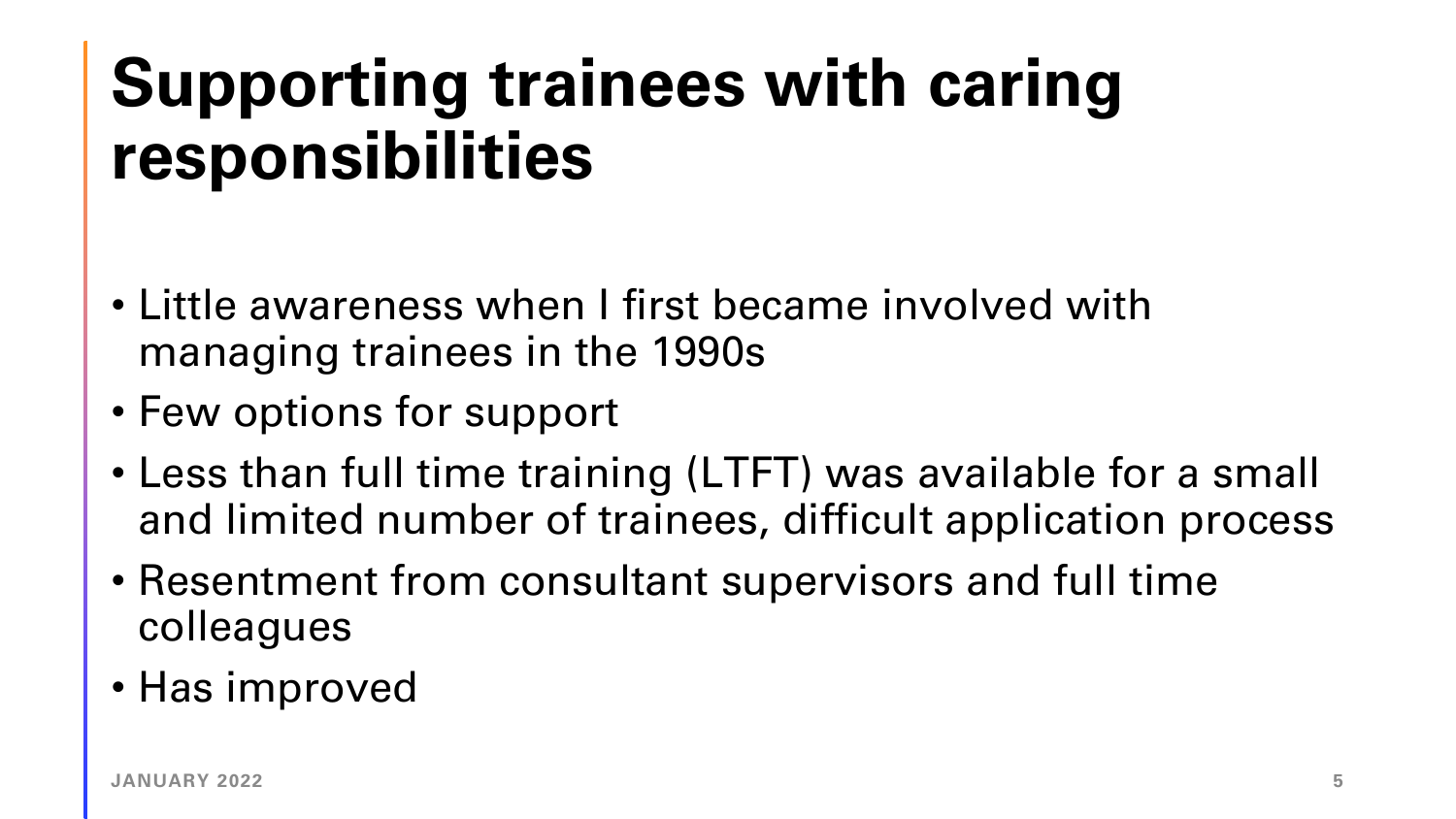#### **Less than full time training now available for doctors with:**

- Disability
- Ill health
- Responsibility for caring for children (men and women)
- Primary carer for ill/disabled partner, relative or other dependent



Less-than-full-time training (LTFT) is becoming an increasingly popular way of achieving a positive work-life balance. The demand has been steadily increasing from both men and women, despite the reduction in trainees' working hours brought about by the introduction of the European Working Time Directive and new junior doctor contracts.

In response, NHS Employers, Deaneries and Medical Royal Colleges have made a commitment to meet this demand, with the underpinning principle that LTFT training will be integrated into mainstream full-time training. The NHS Long Term Plan has also made a strong commitment to promoting flexible NHS working. This is achieved by all posts being available for a combination of part-time or full-time training and by quaranteeing equality of access to

Psychiatry has an excellent record in relation to LTFT.

offered LTFT training

Category 2

If a doctor wishes to work LTFT for other reasons (personal reasons, professional development, religious commitments etc.), the merito of their individual situation will be considered before LTFT training is offered.

#### Category 3

As of 2021, there are pilot schemes to introduce a third category which would allow trainees to enter LTFT training by personal choice rather than by providing a reason. It is hoped that this will improve wellbeing and reduce attrition rates by providing an alternative to leaving training. As this is still in the pilot stag-**JANUARY 2022 6**<br>**S** transformations and protections. There are large variations across the four nations, but it is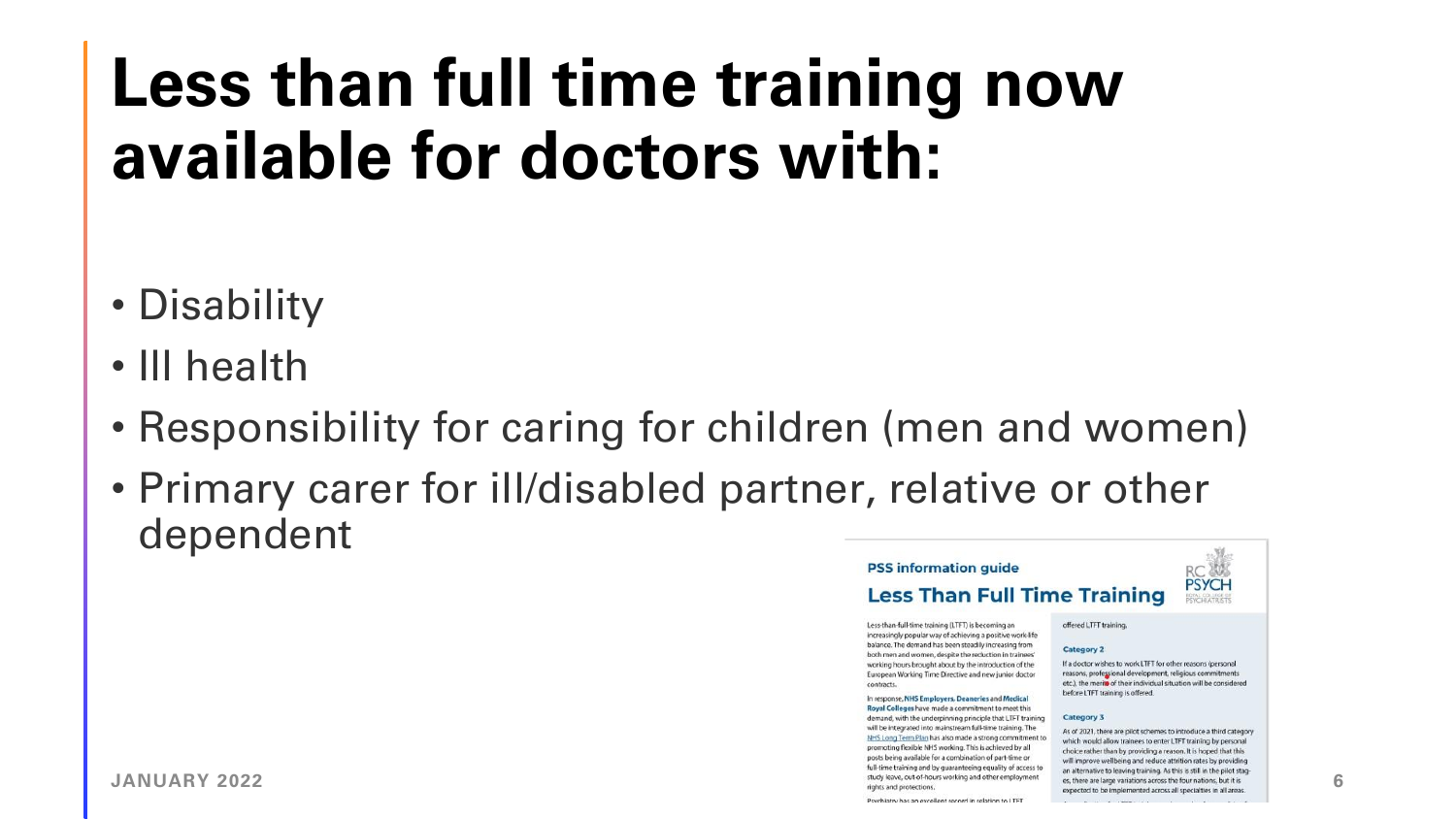## **Supporting doctors with caring responsibilities: things I learnt**

- Allow rota requests
- Release rotas early
- Consider caring responsibilities when allocating placements within rotations
- Consider flexibility with hours
- Understand employer rules on carers leave

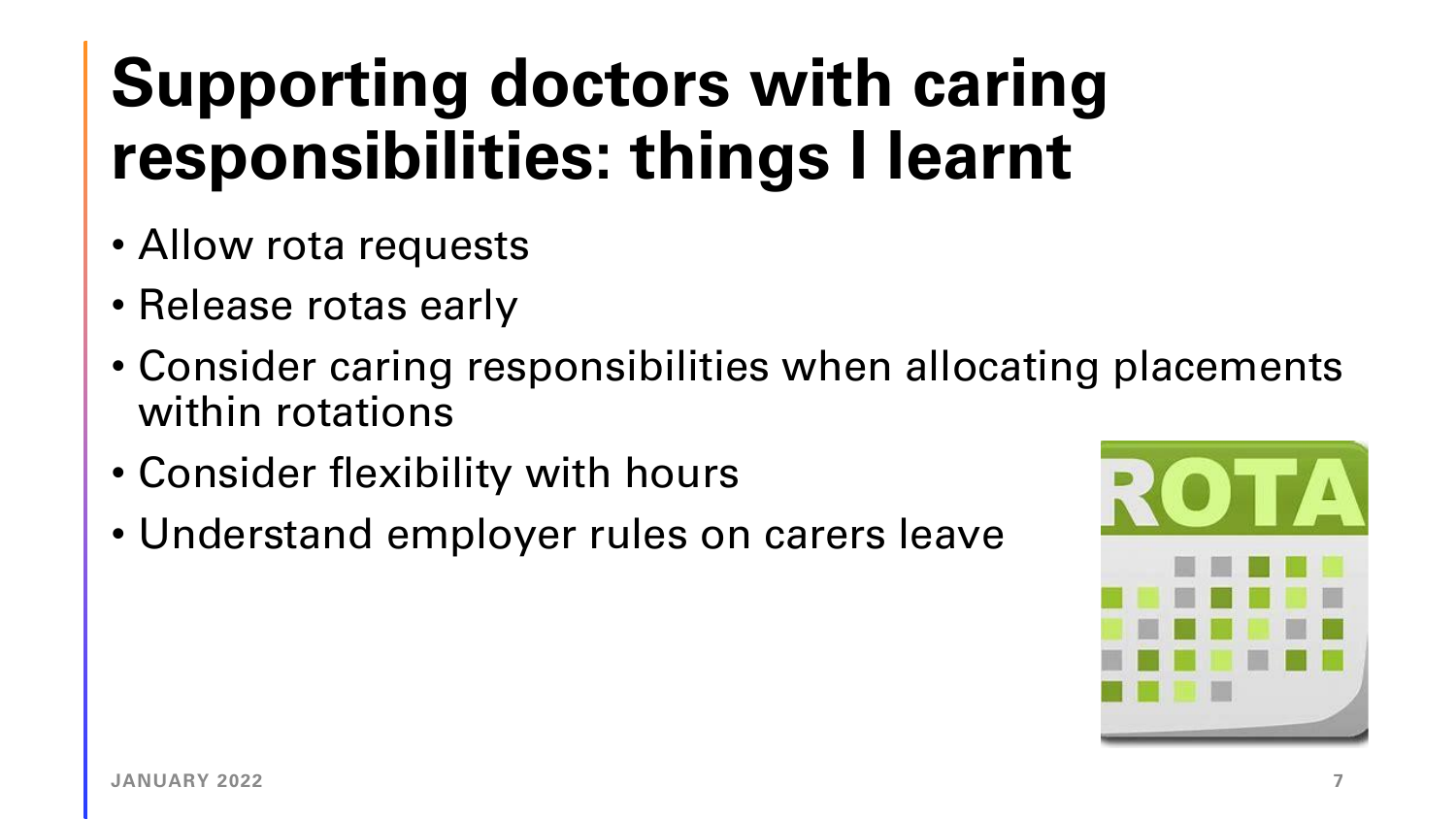## **Case Study 1**

- Trainee flagged up as having many short periods of sick leave
- Was supporting her mother who had schizophrenia
- Helped her to access more care for her mother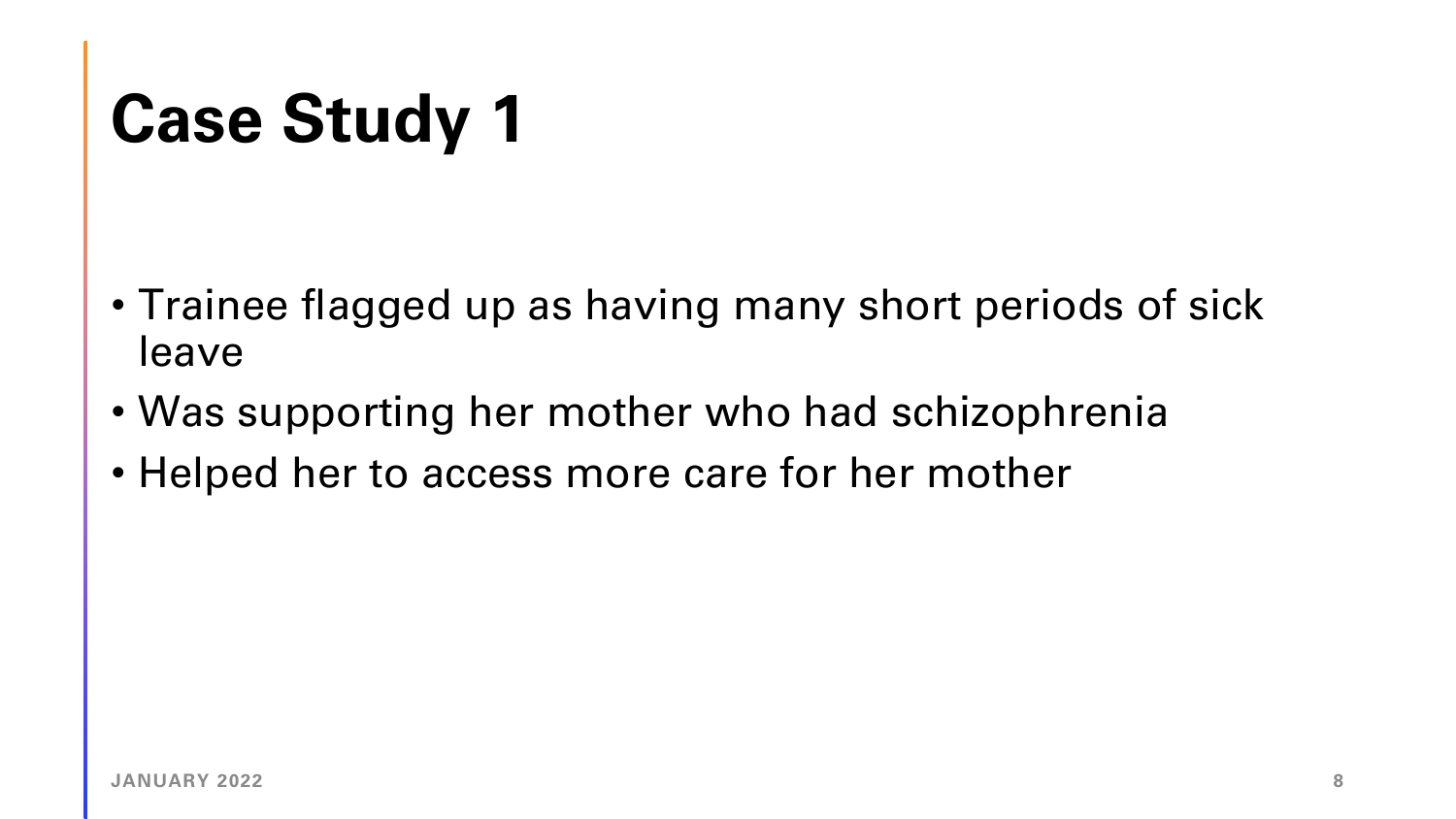## **Case study 2**

- Trainee resigned without explanation
- Discovered had been place in a job where the commute would take over an hour (although not geographically far)
- Was unable to make this work with childcare
- Arranged a swap with another trainee who was happy with this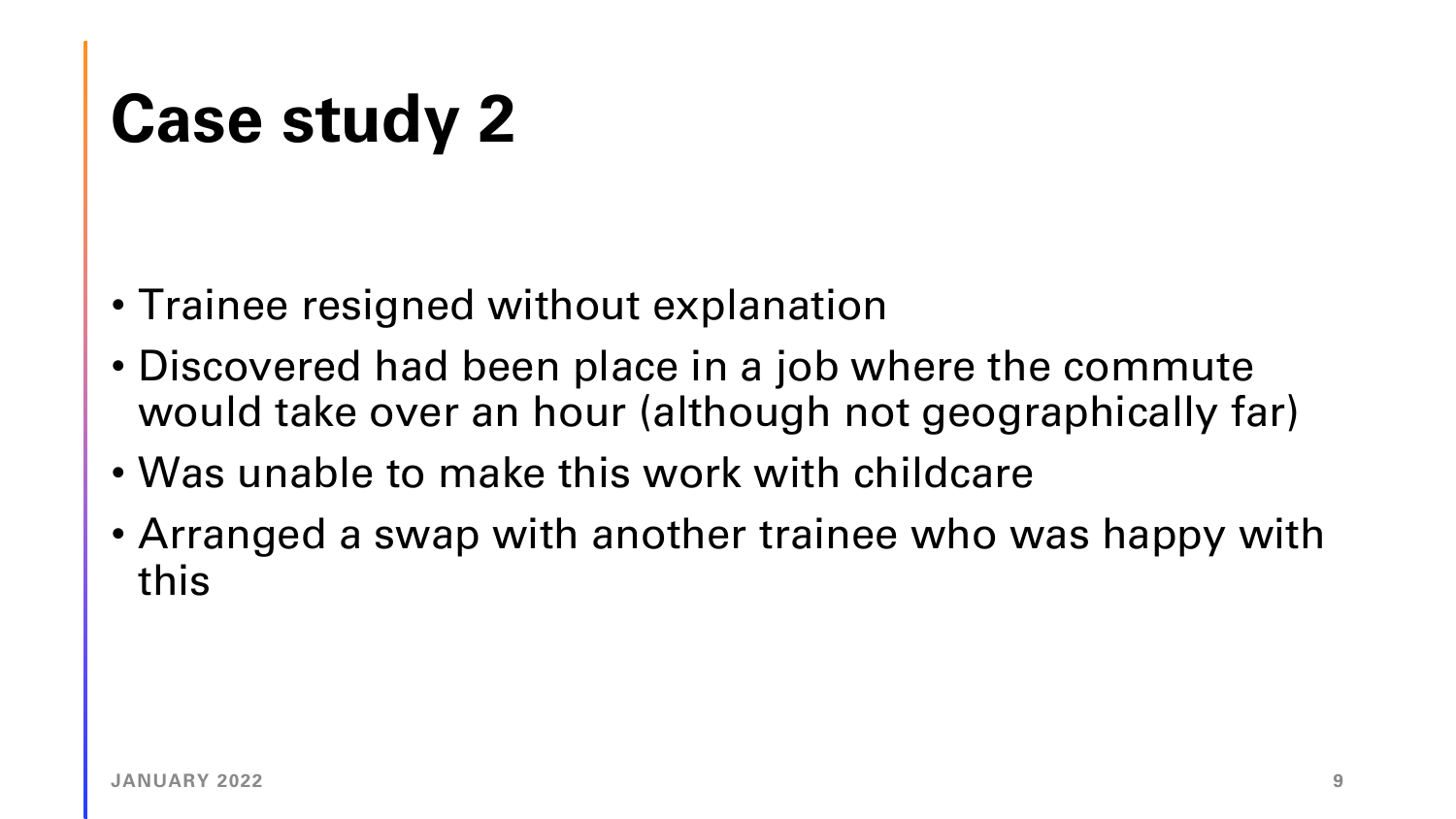## **Case study 3**

- Two trainees married to each other
- Had a baby
- Asked to Job share with each of them working alternate 6 month placement
- Difficult as had "never been done before"
- Both successfully completed training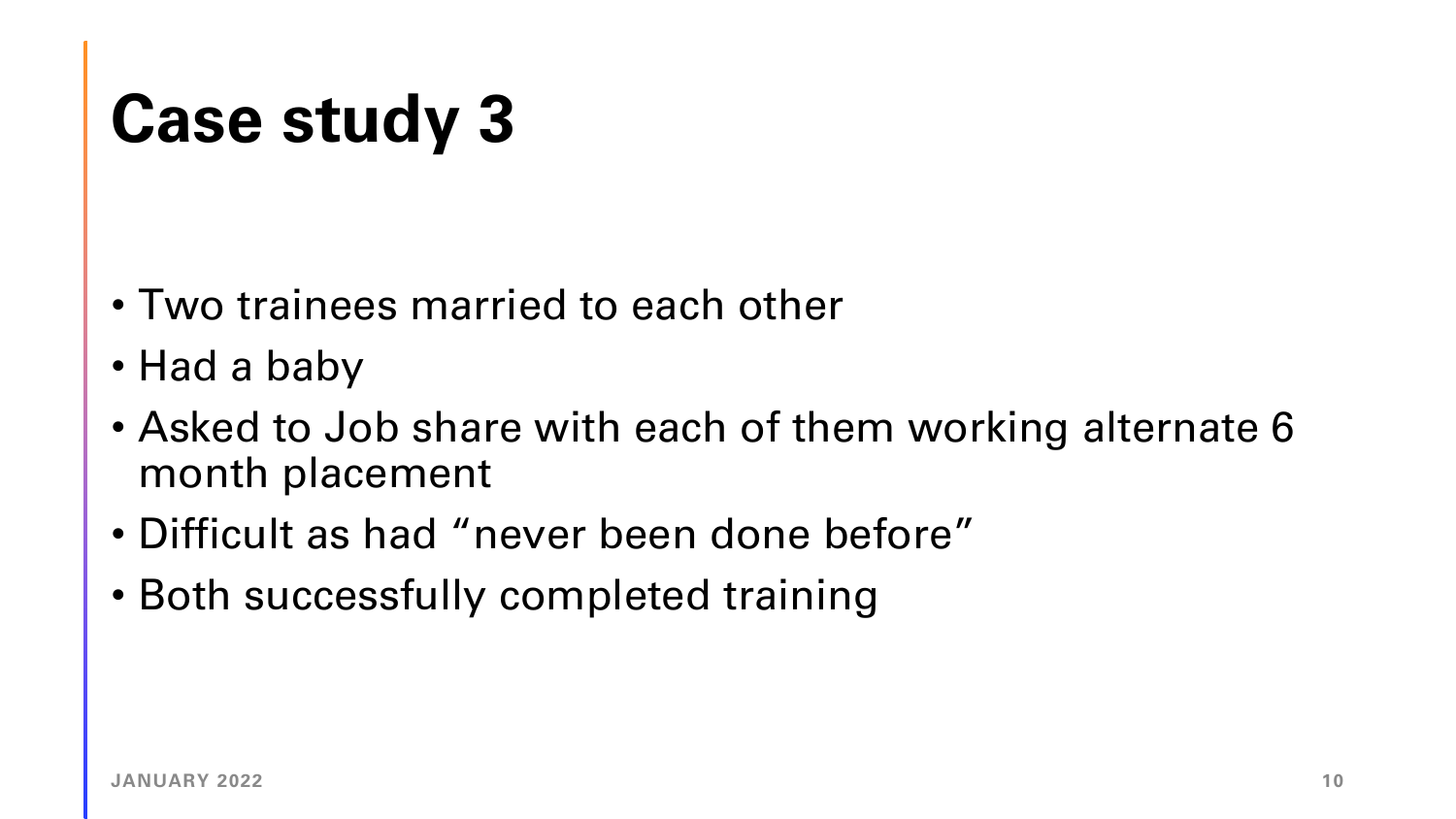## **The price of caring**

- Training a doctor in the UK costs over half a million pounds
- Many doctors are lost to the workforce as a result of caring responsibilities
- There is a personal cost to doctors who stay

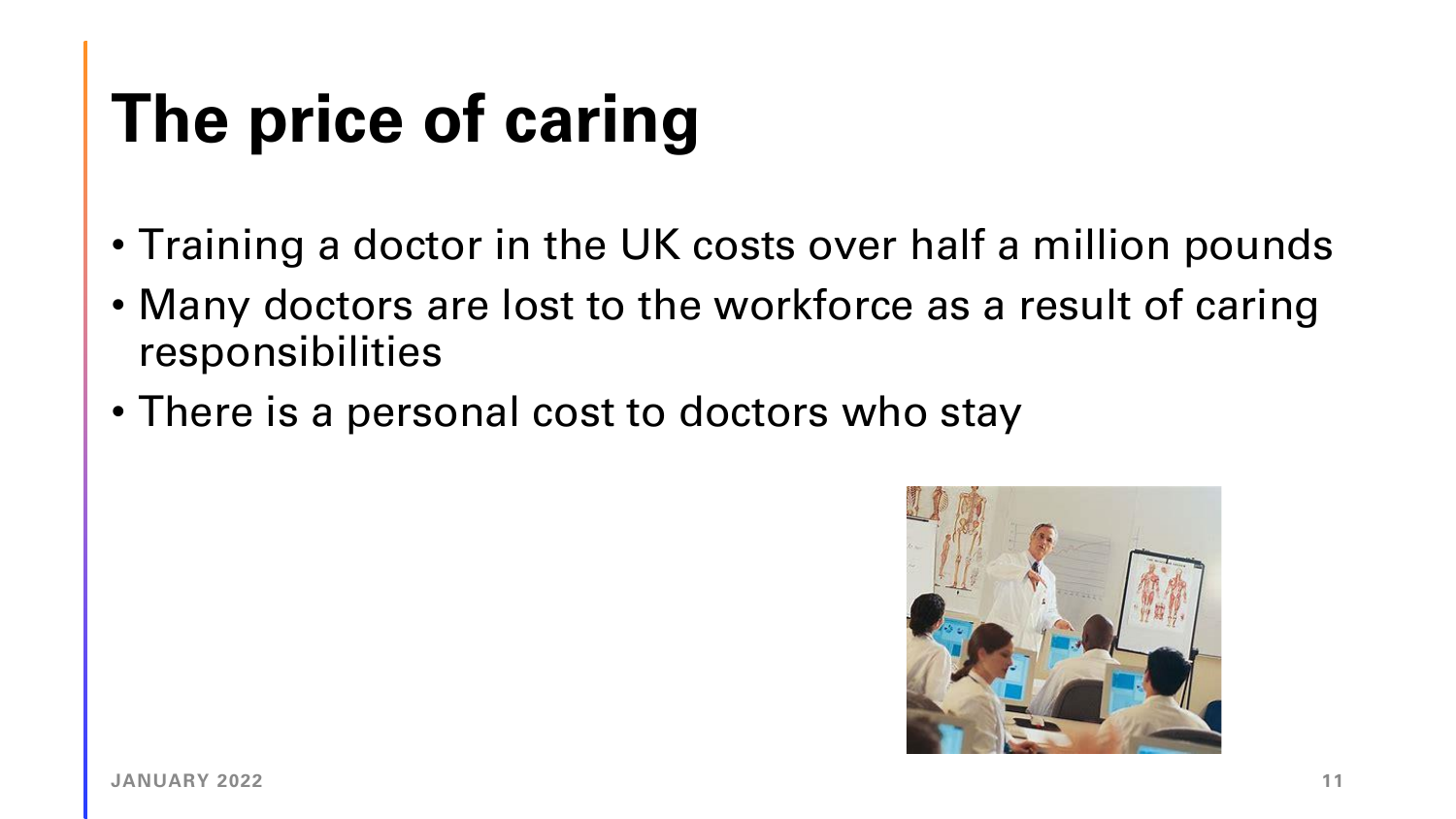## **Gender difference in childcare**

- Society still expects women to be the main carers of children although this is improving
- Women do more than twice as much cooking, childcare and housework as men (ONS data)

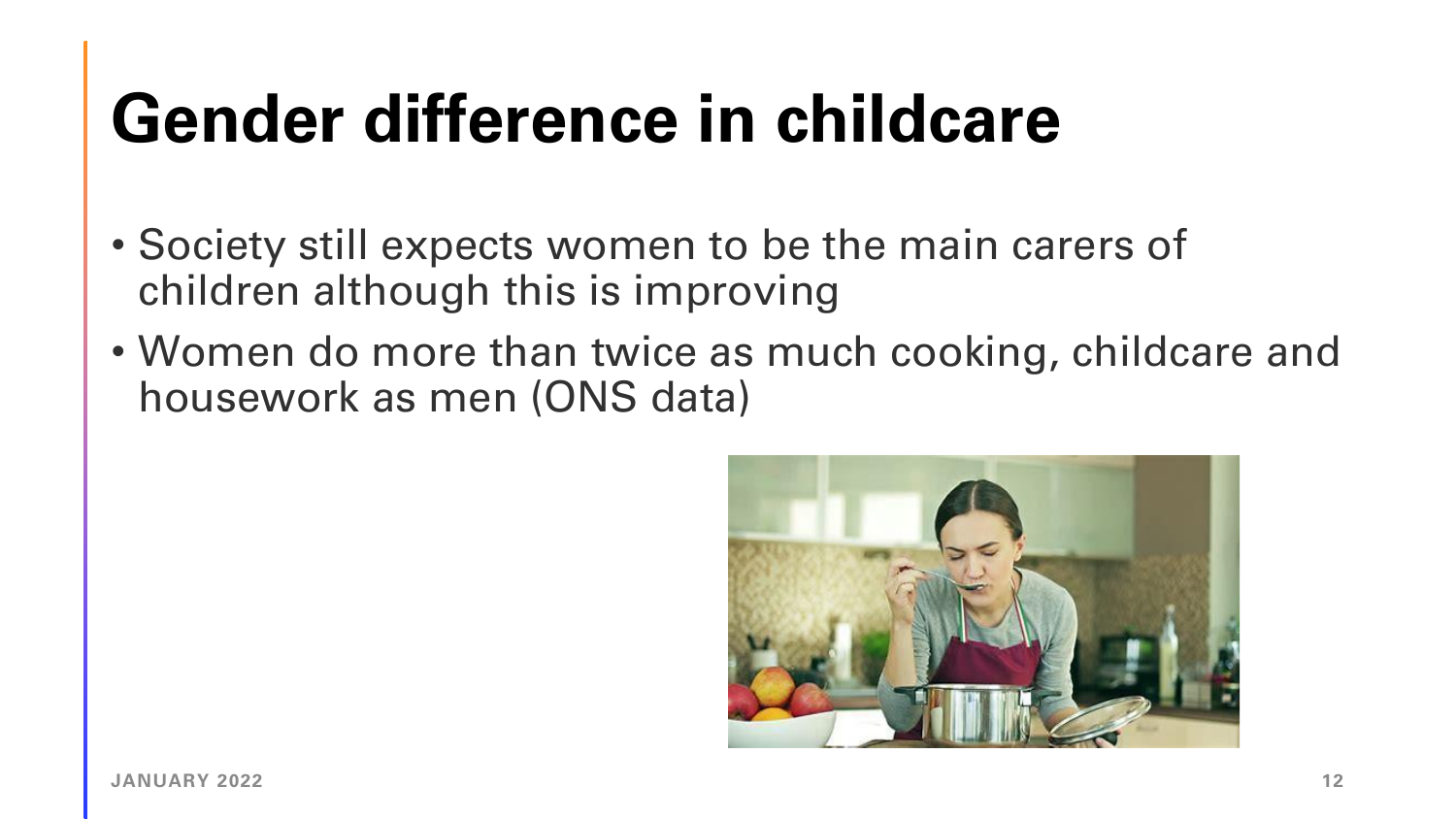## **Women and caring roles**

- Overall, women are more likely to take on caring roles than men
- 1 in 4 women aged 50-64 has caring responsibilities for older or disabled loved ones

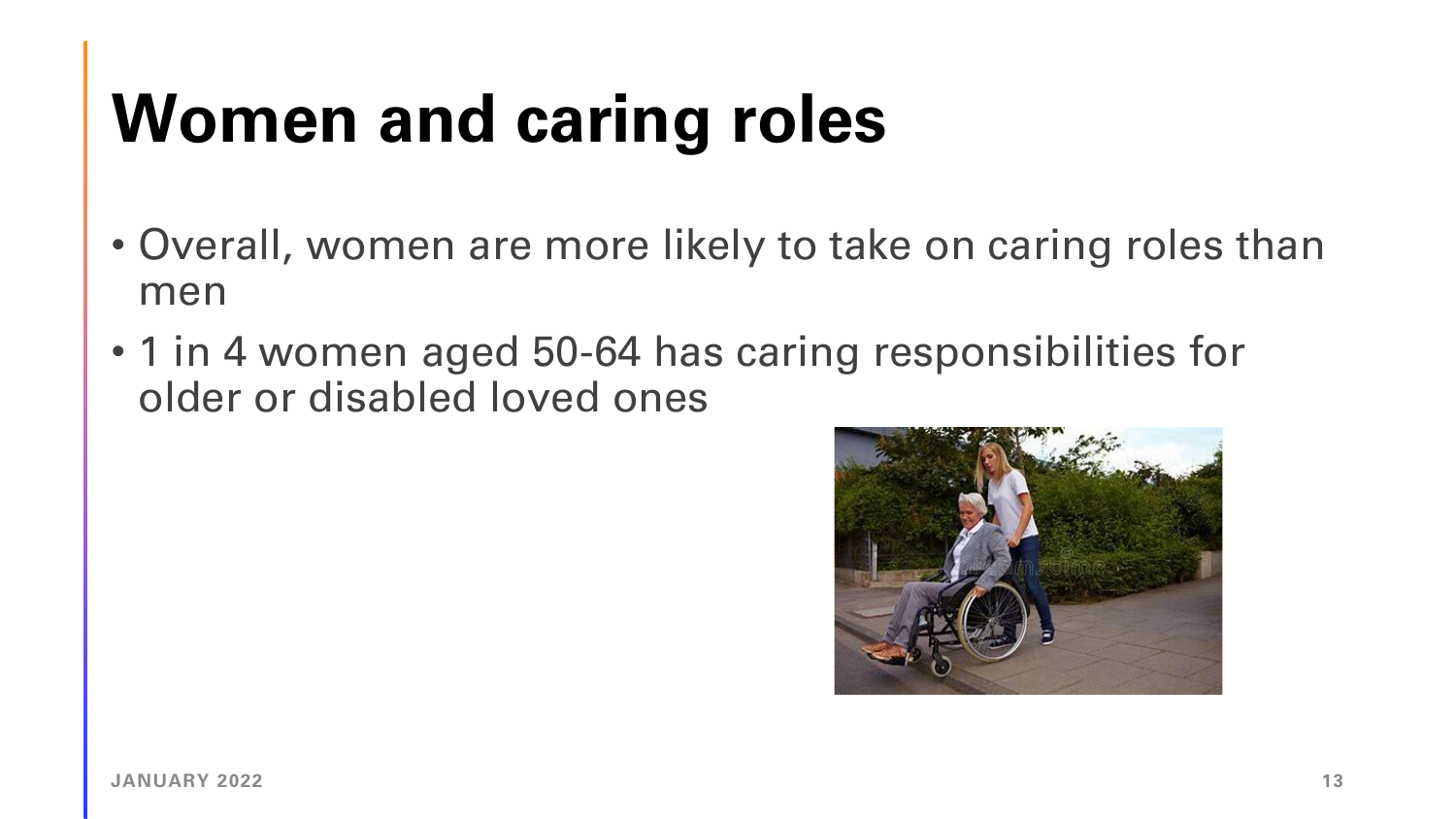#### **The unequal impact of caring responsibilities on careers**

- Women doctors are more likely to take time out or have periods of working or training LTFT to care for others
- This has a disproportionate impact on their pay even after accounting for the reduced hours worked and periods of leave

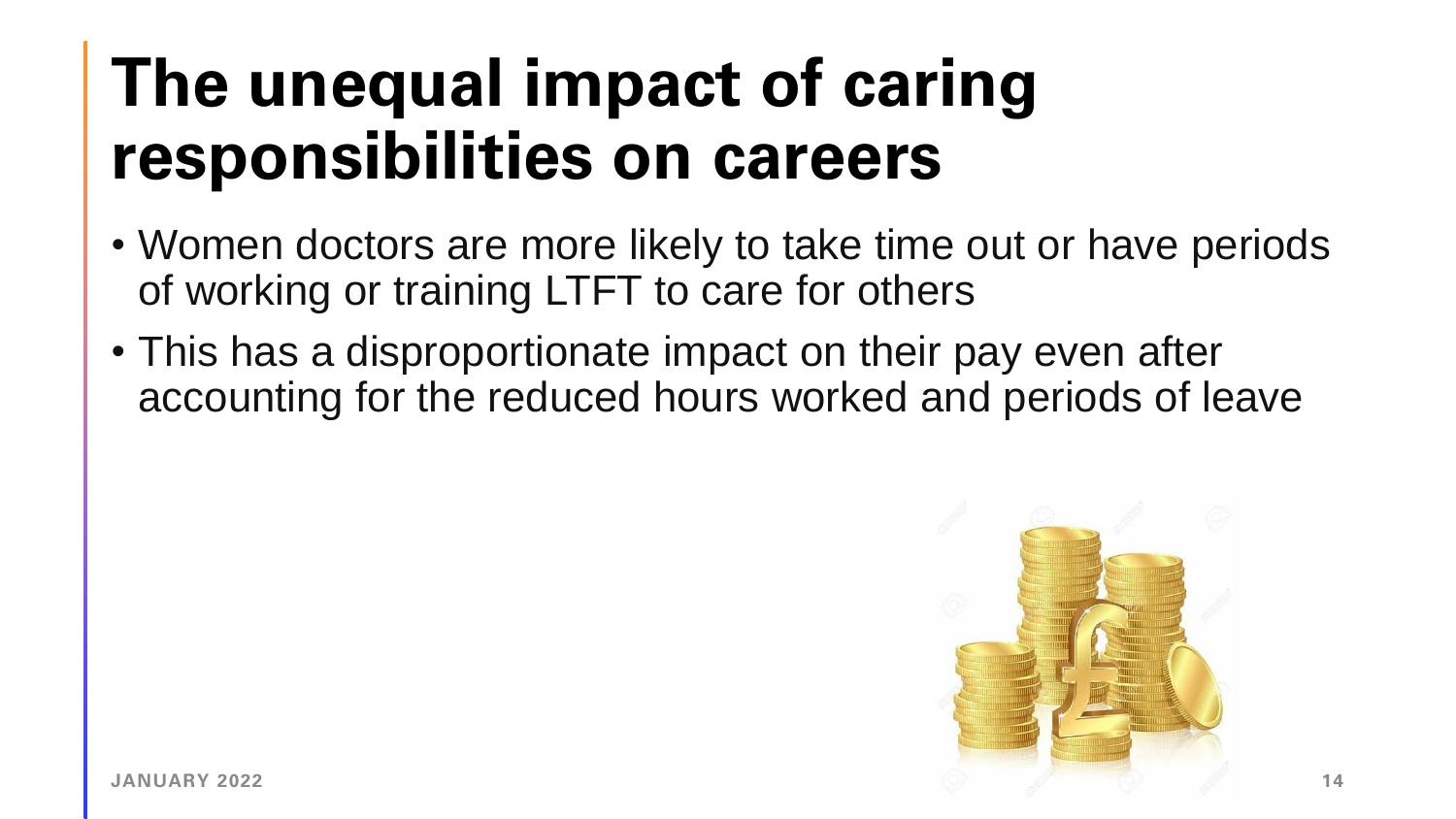## **Gender pay gap in medicine in England (adjusted for working hours)**

- Women hospital doctors earn 18.9% less than men
- Women GPs earn 15.3% less than men
- Women Clinical academics earn 11.9% less than men

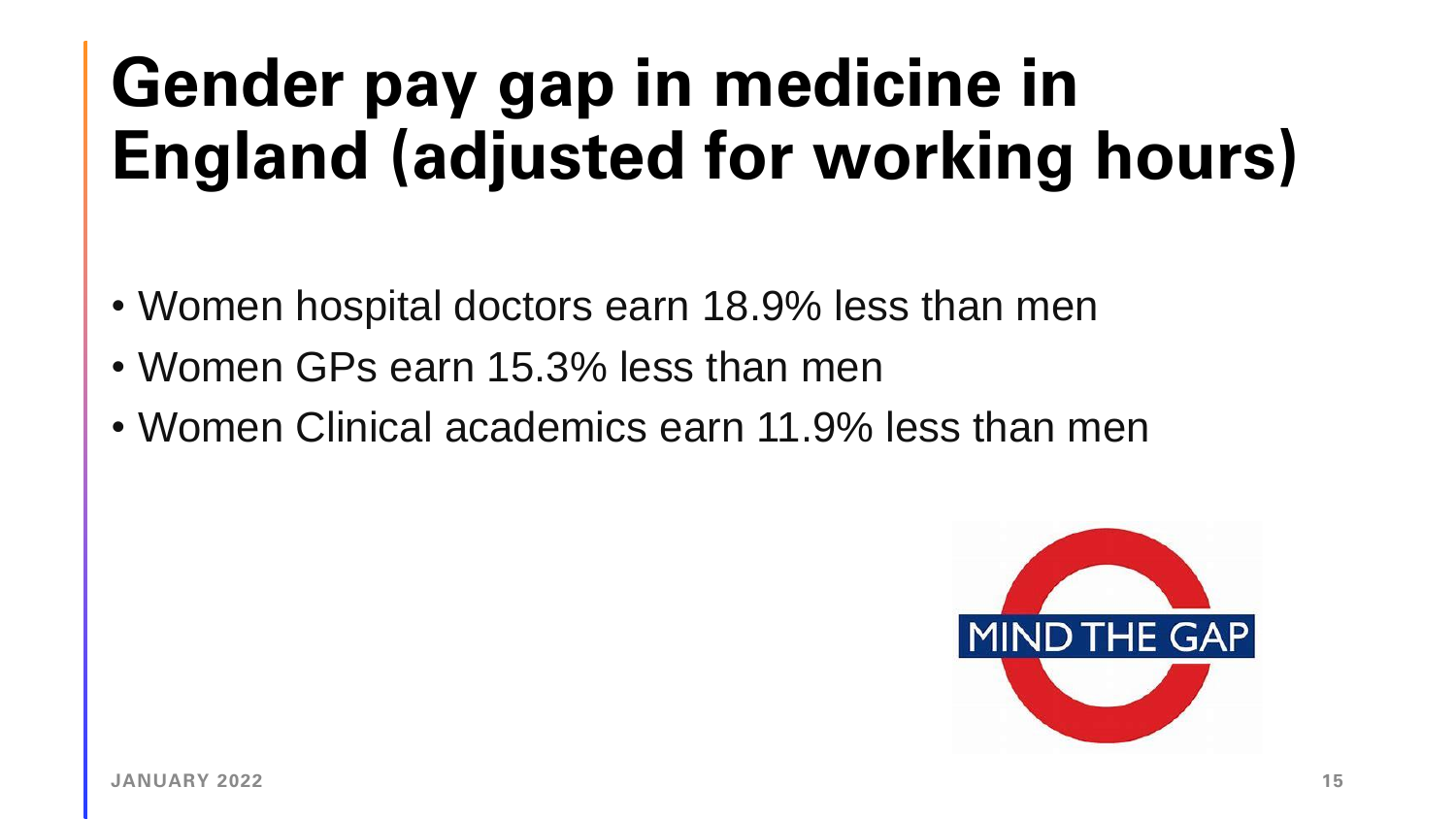#### **International Medical Graduates**

- Particular problems
- Less likely to have local family networks
- Visas make it difficult for family members to come to the UK to help
- Hard to care for aging parents
- COVID-19 has made this worse

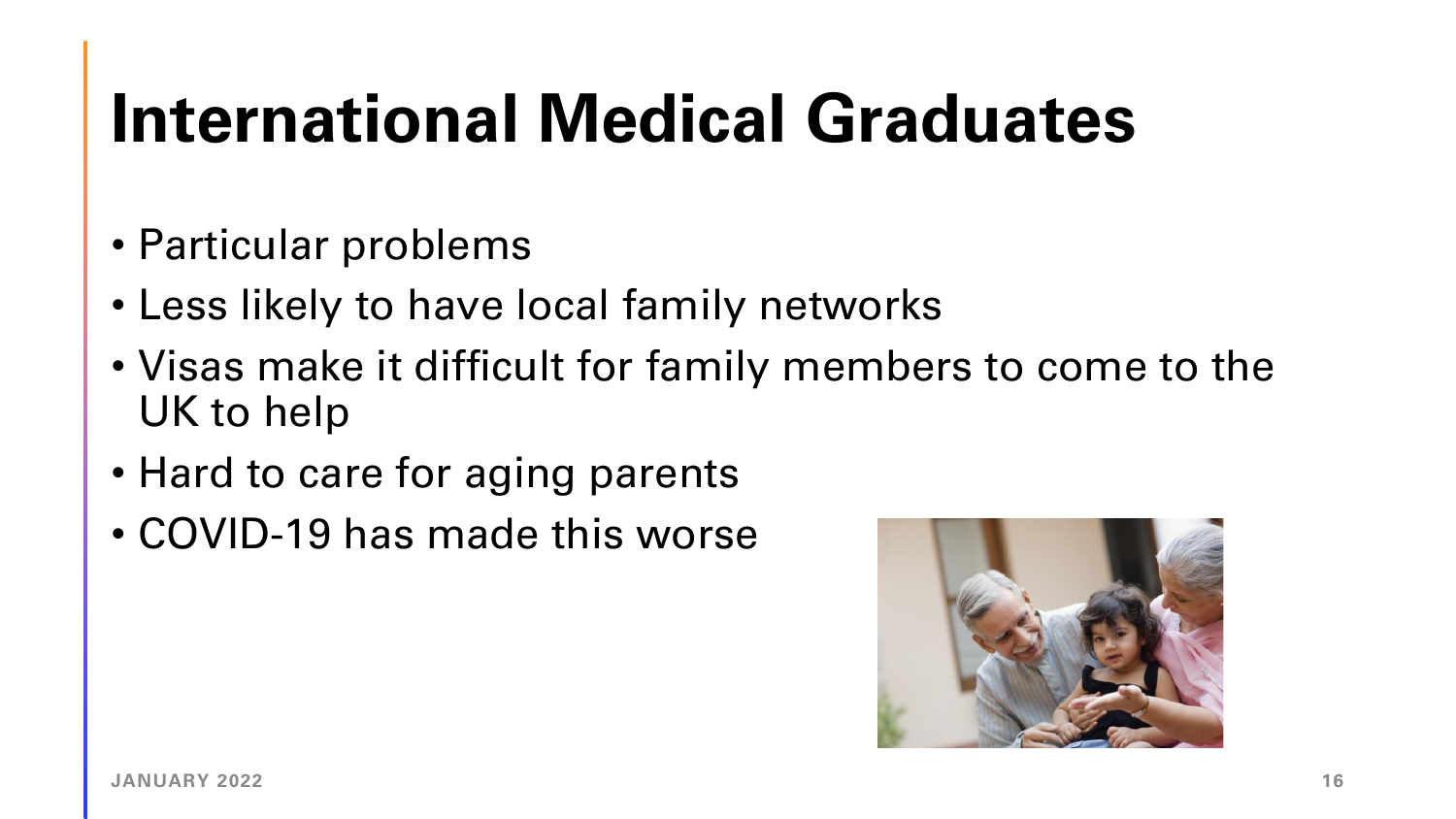## **Wellbeing initiatives**

- Health Education England (HEE): "Staff and learners Mental Wellbeing Commission" 2019
- GMC: "Caring for doctors, caring for patients" 2019

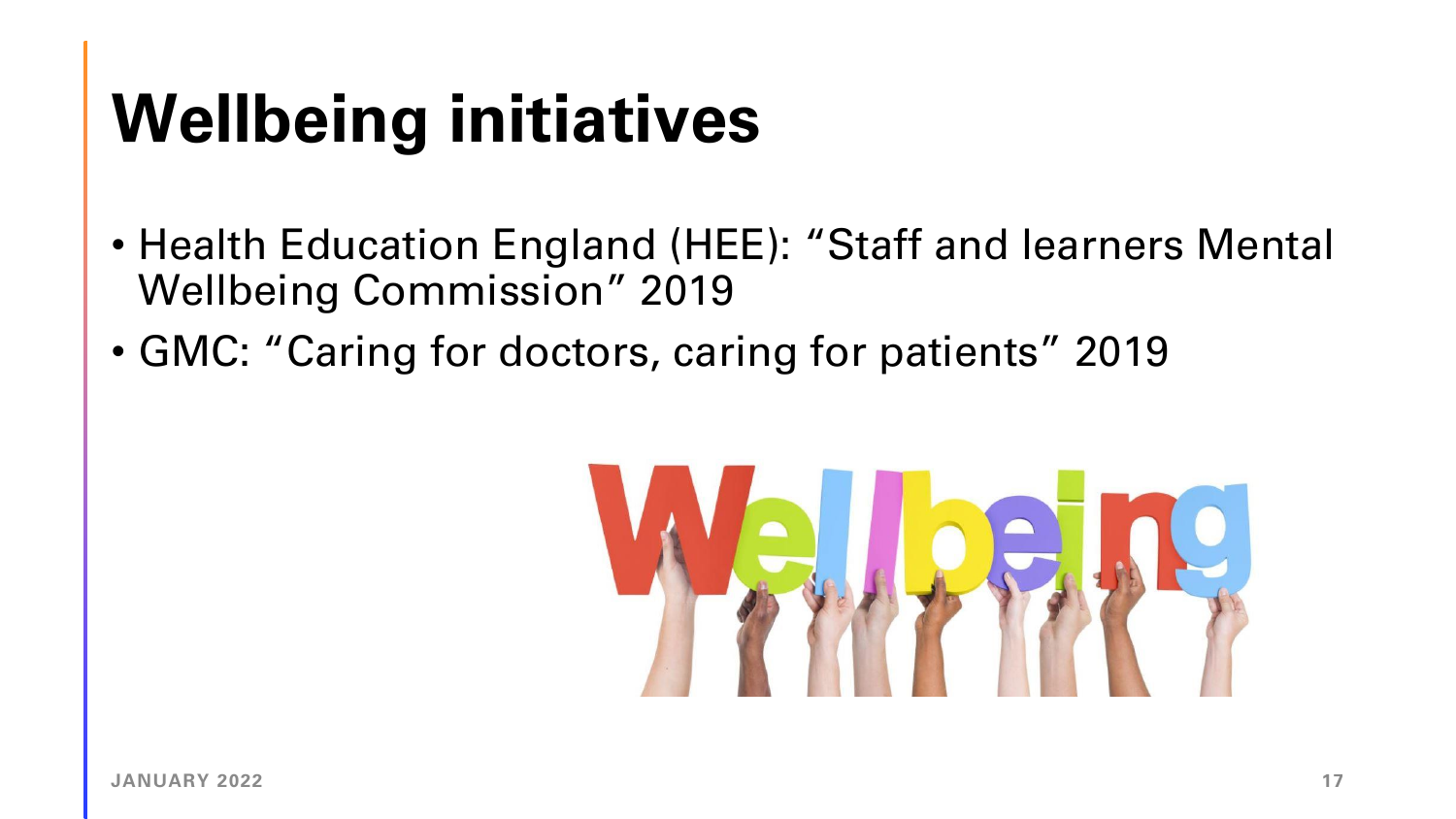## **HEE NHS Staff and Learners' Mental Wellbeing Commission**

- I sat on this commission
- Focused on wellbeing of learners and staff
- Looked at what we are doing currently, where there is excellence and where we could aspire to excellence

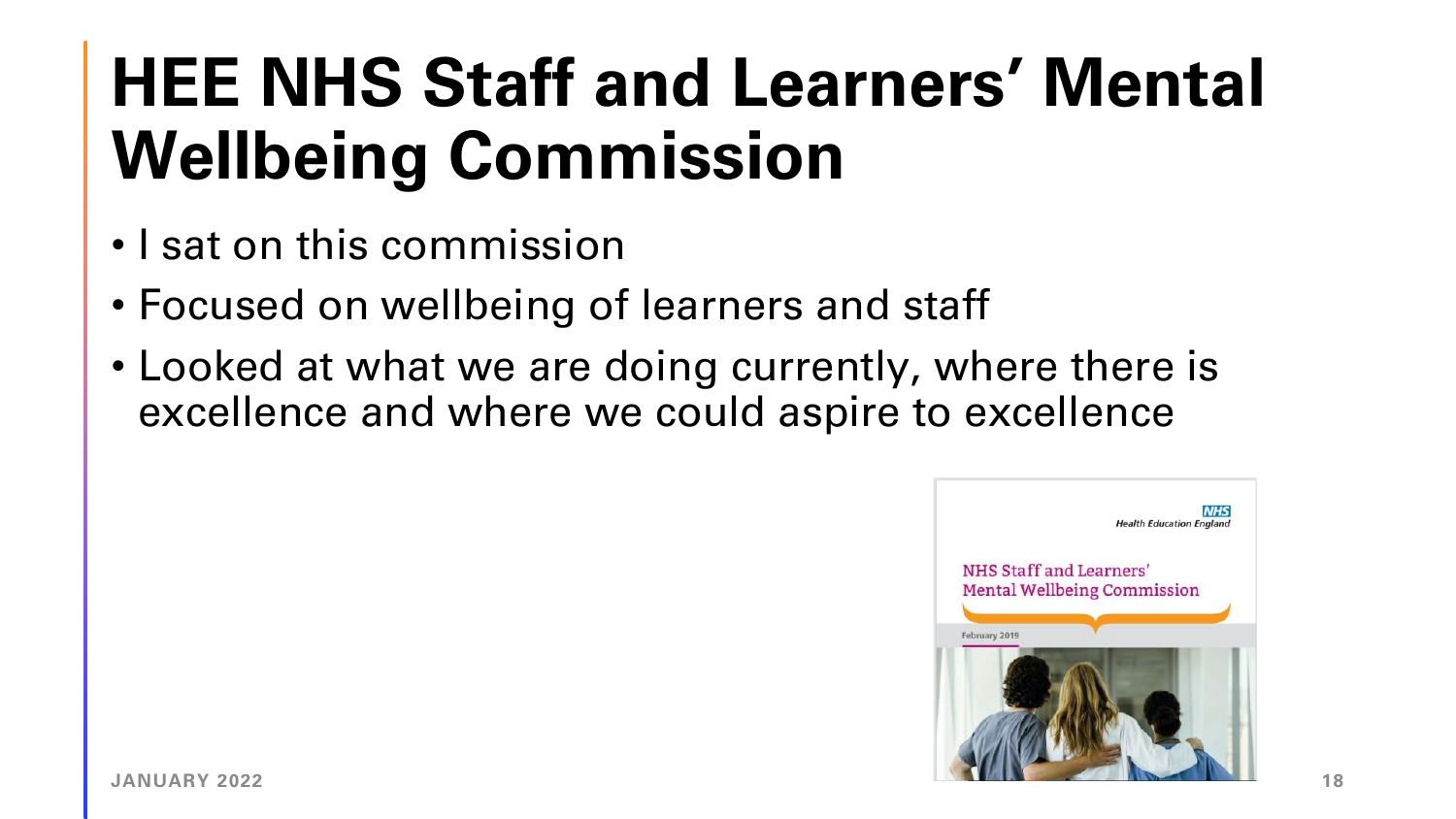## **HEE NHS Staff and Learners' Mental Wellbeing Commission**

- We heard about the everyday pressures arising from caring responsibilities outside of work
- Key theme: Looking after loved ones healthcare practitioners do not work in isolation in the world - we need to consider how their wellbeing at work is affected by and affects family and friends/colleagues

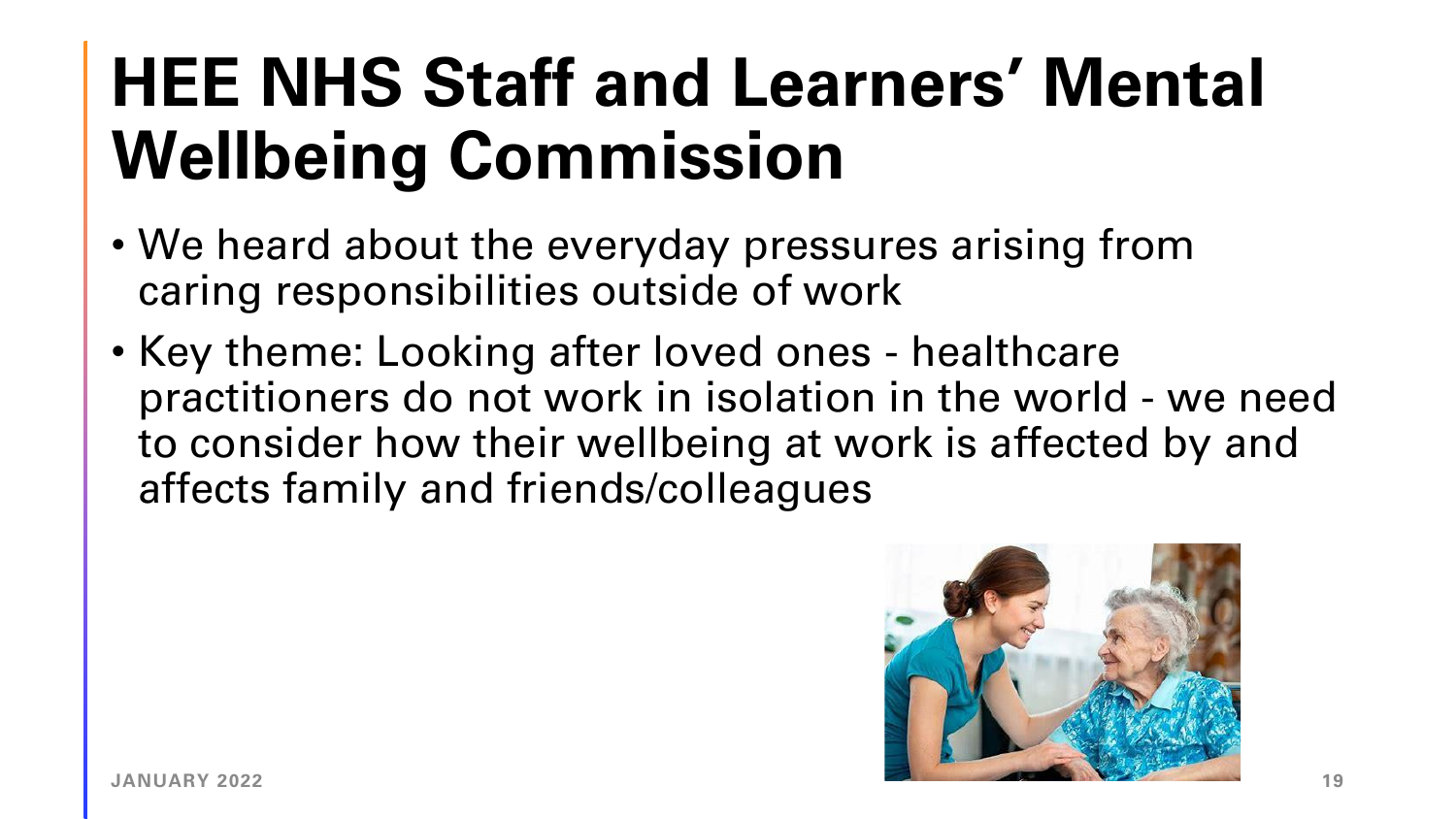## **HEE NHS Staff and Learners' Mental Wellbeing Commission**

- Made 33 recommendations
- Many of these will improve the support given to doctors who are also carers

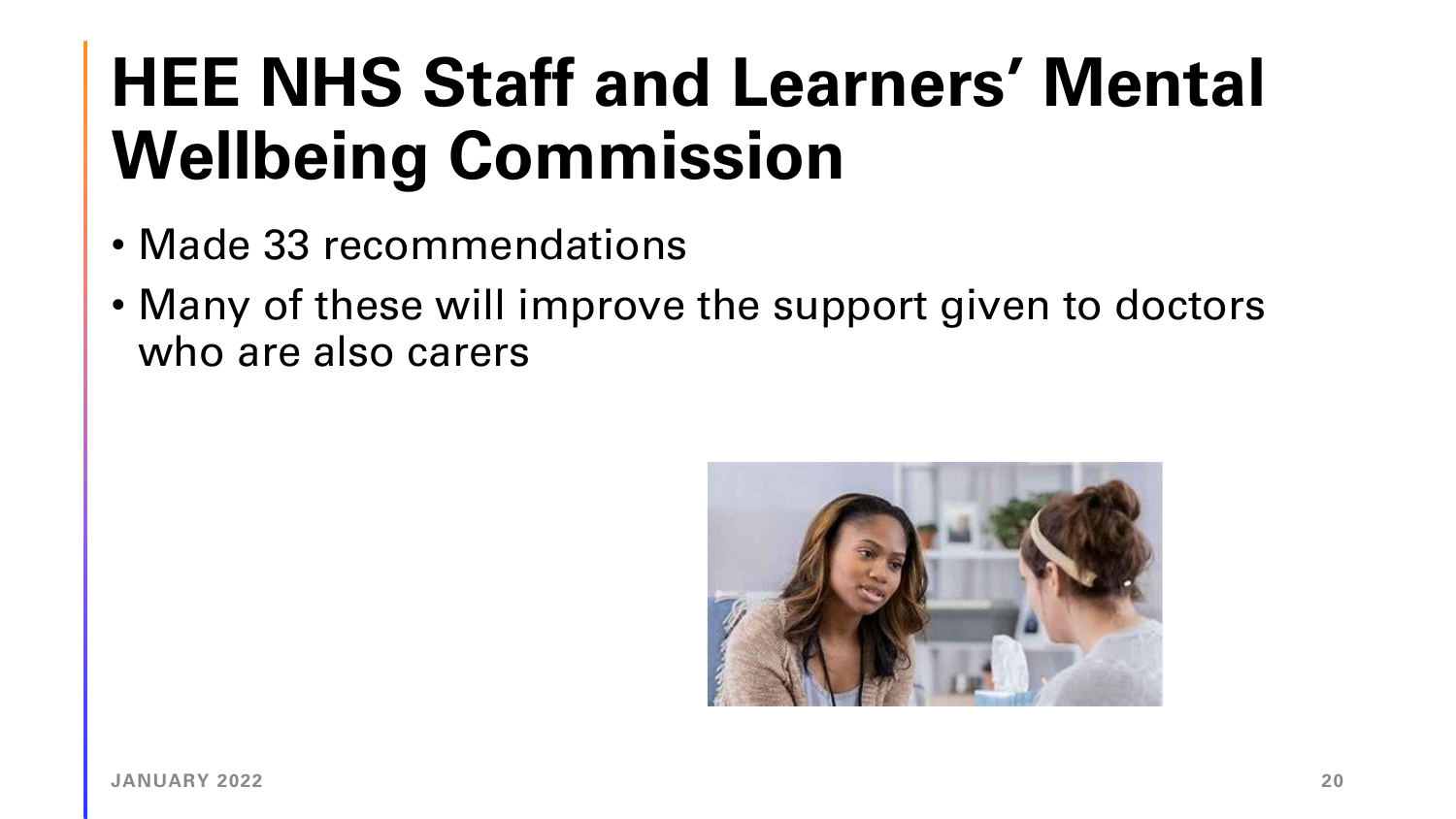#### **General Medical Council (GMC) review**

• UK-wide review into the factors which impact on the mental health and wellbeing of medical students and doctors

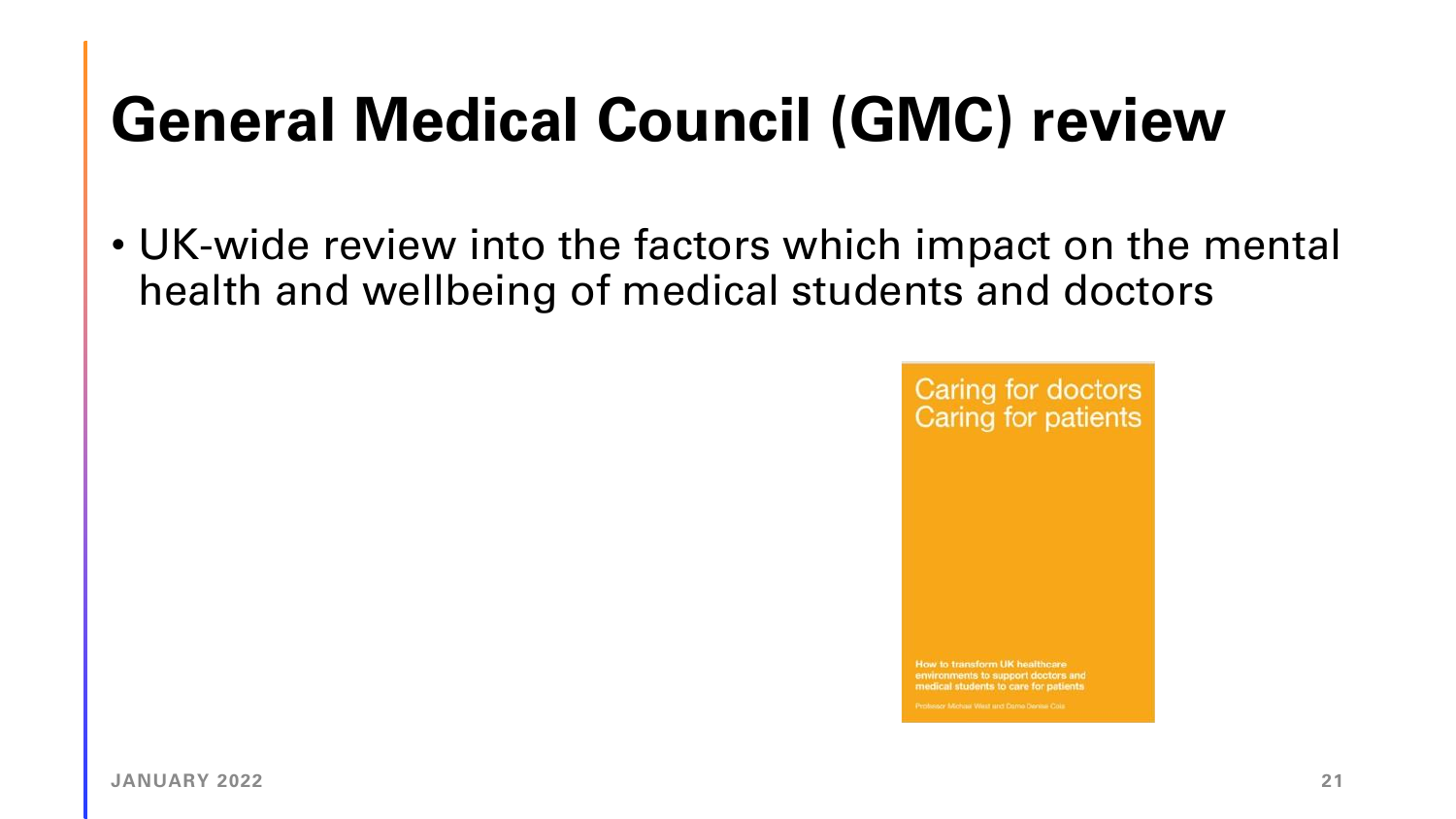#### **GMC review: Caring for doctors, caring for patients**

- Heard that doctors who wish to work flexibly are often treated as an inconvenience
- Conflict between work and home life is a widespread problem in healthcare, which impacts on wellbeing
- Those experiencing such conflict are up to 30 times more likely to suffer depression or anxiety
- Employees who experience depression or anxiety also experience lower job satisfaction, high emotional exhaustion and are also more likely to quit their jobs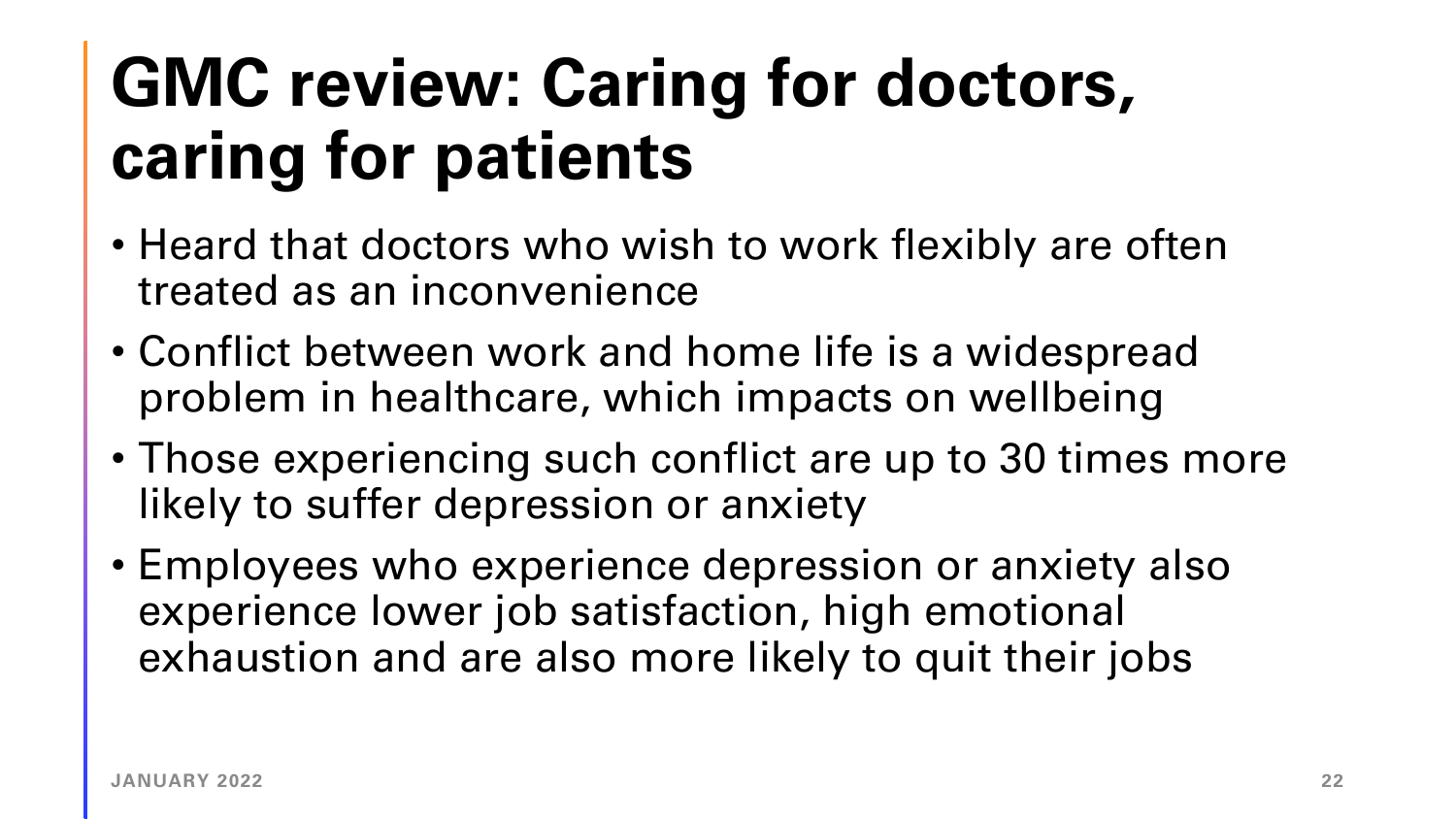## **GMC review: recommendation**

Training, learning and development – to ensure the systems and frameworks for learning, training and development:

- Promote fair outcomes
- Are sufficiently flexible to enable doctors and medical students to grow and develop throughout their careers and to better manage their wider life circumstances



**Regulating doctors** Ensuring good medical practice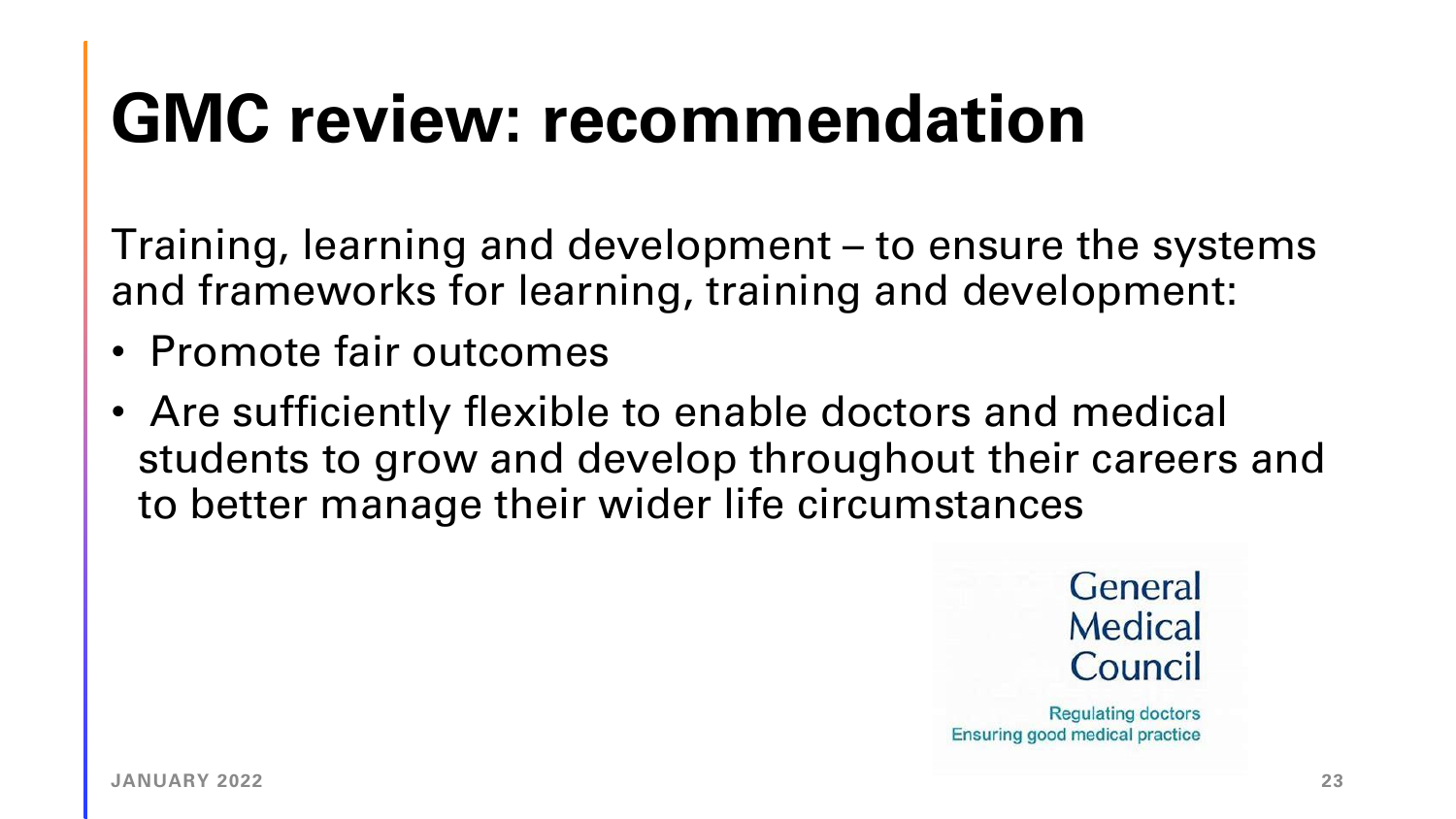## **Sources of support**

- Employer
- Postgraduate medical education bodies
- RCPsych Psychiatrists' support service
- Other carer support services eg Alzheimer's Society

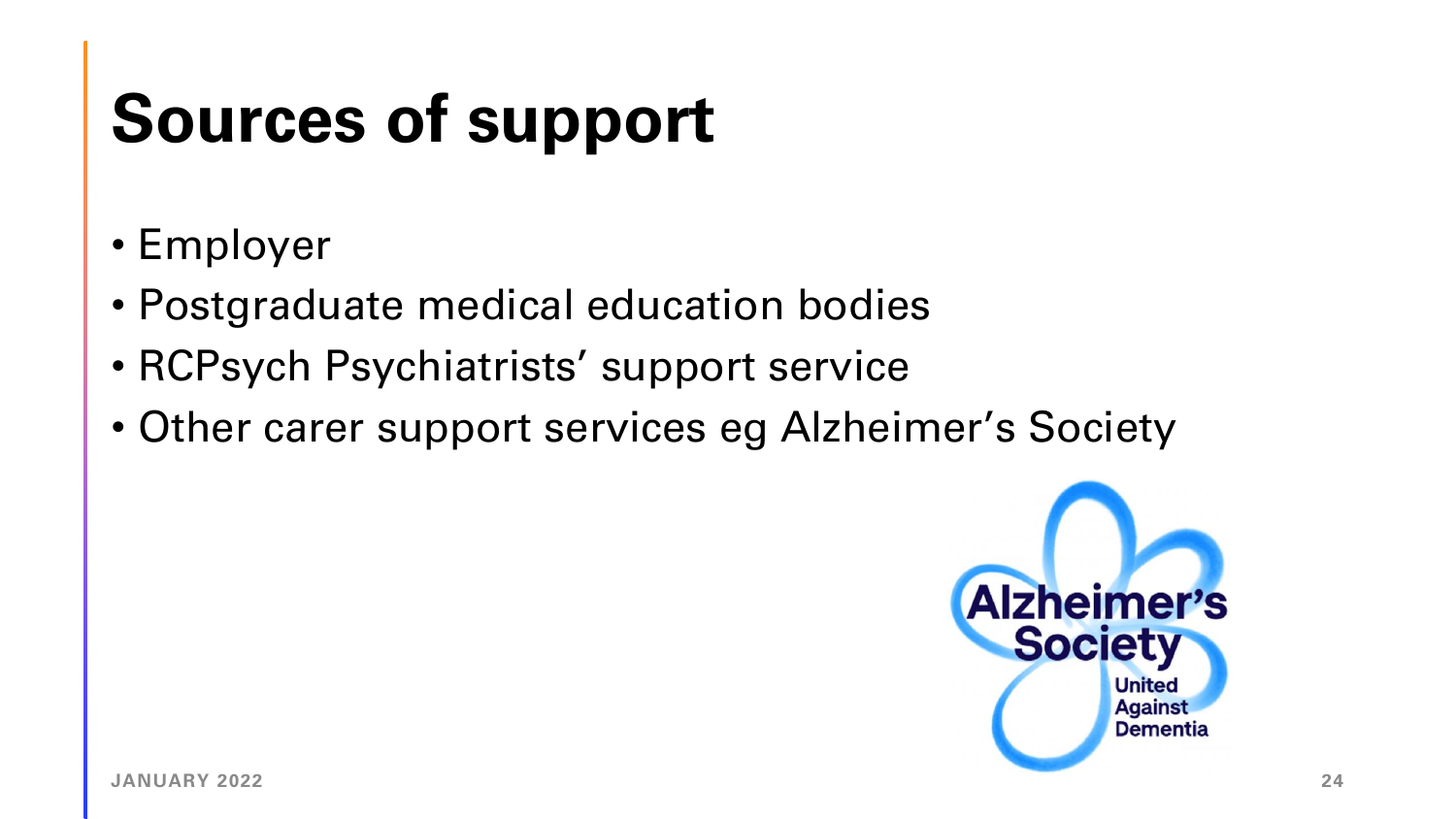#### **RCPsych Psychiatrists' Support Service**

- [Psychiatrists Support Service \(PSS\) | Royal College of](https://www.rcpsych.ac.uk/members/supporting-you/psychiatrists-support-service)  Psychiatrists (rcpsych.ac.uk)
- Phone service, volunteer members
- Gateway to specialist advice and peer support, doesn't offer counselling or treatment but may point you in the direction of services that do

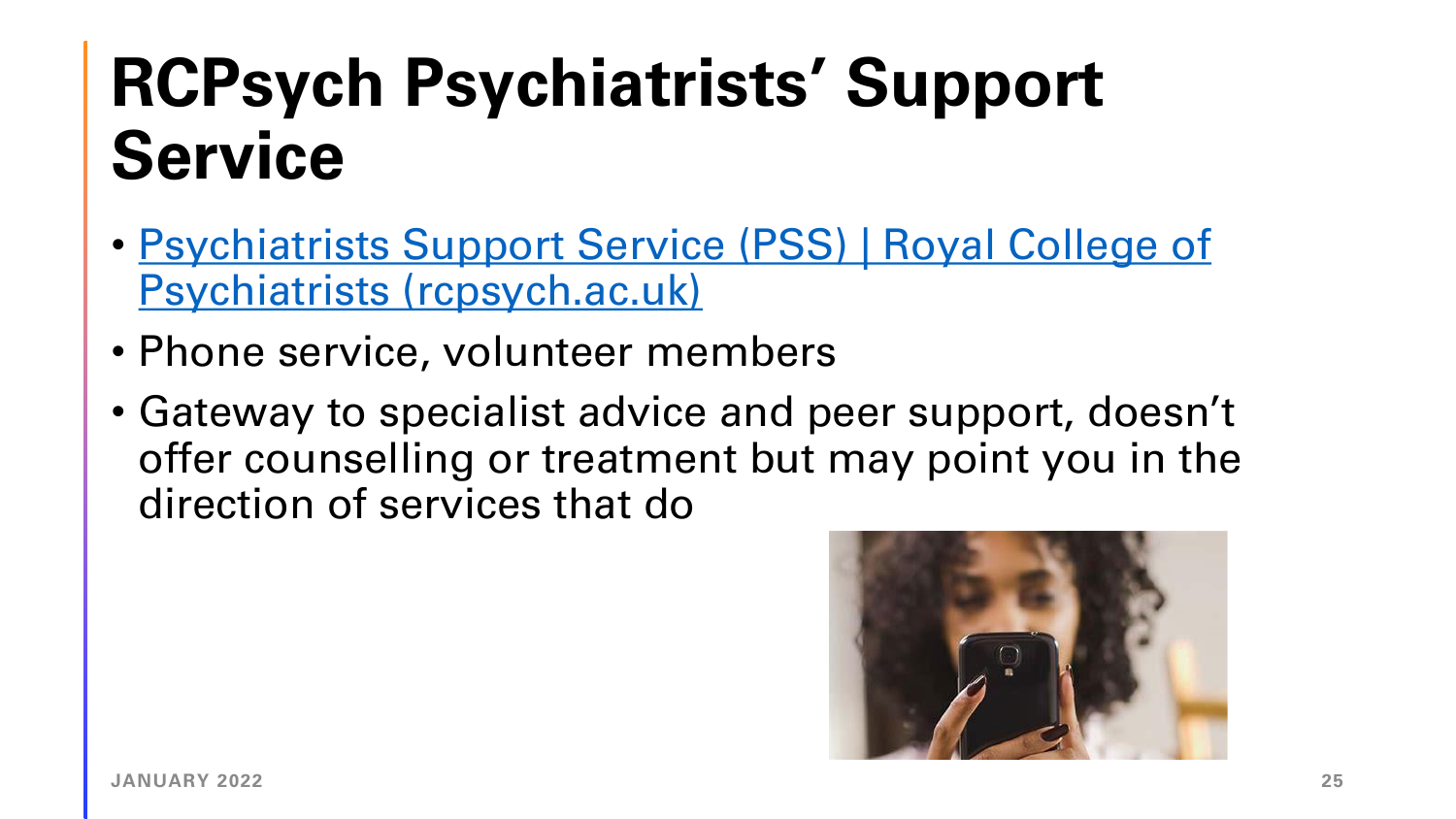#### **How can we improve things for psychiatrists who are carers?**

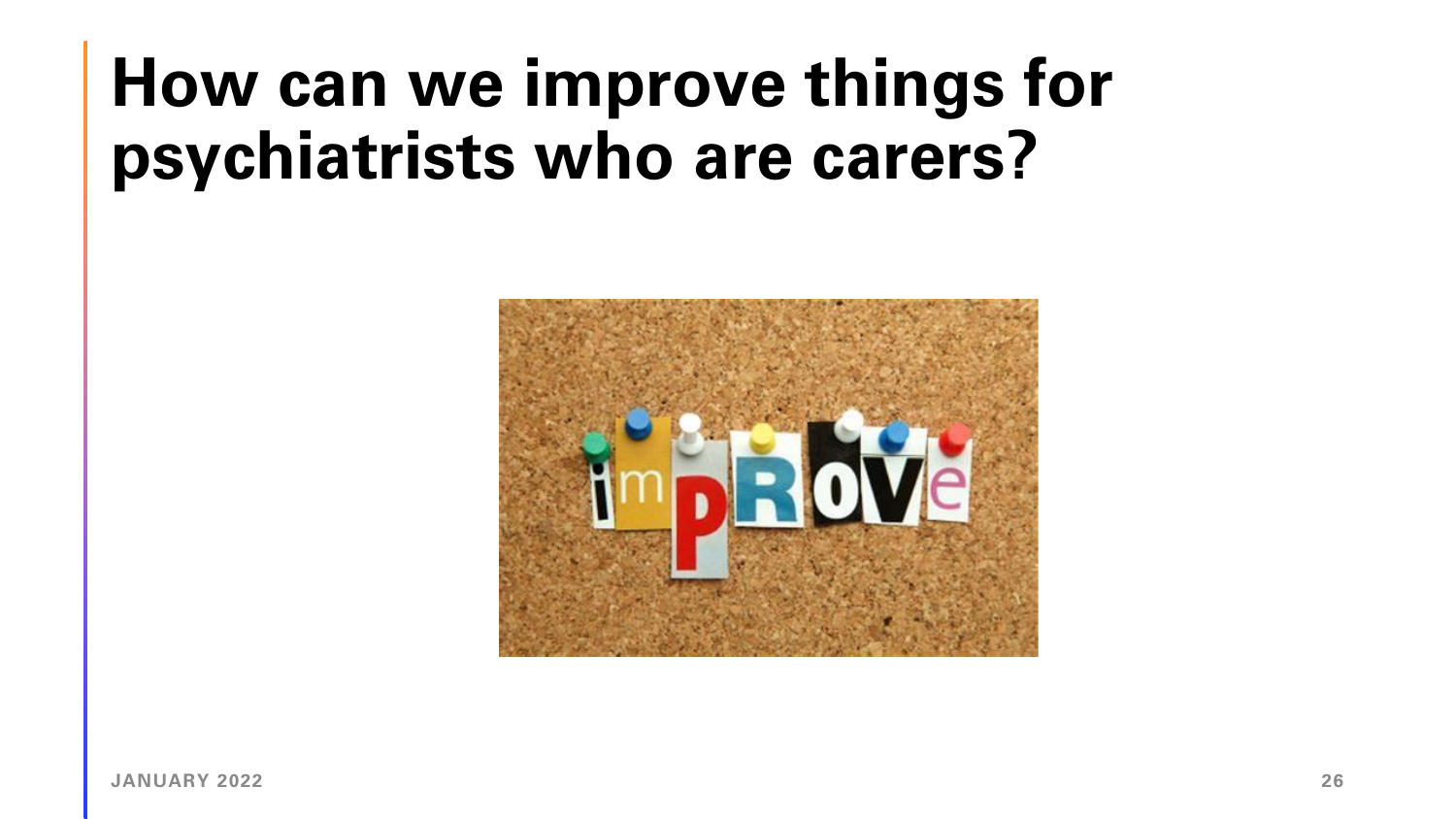## **Actions for medical managers**

- Recognise caring responsibilities, look for hidden carers including men
- Practical support from employers
- Personalised support
- Flexibility
- Remote working is an opportunity

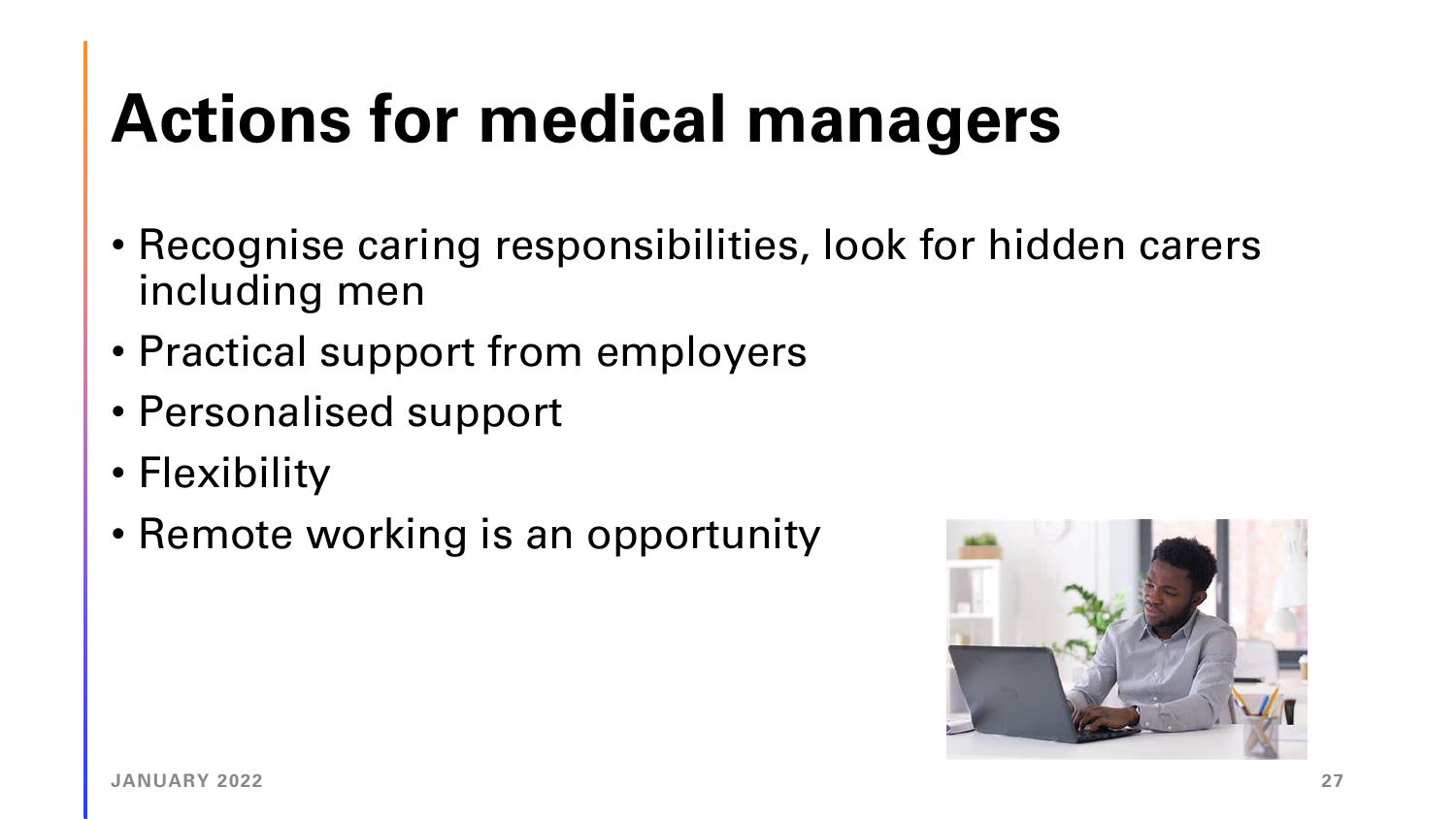## **Actions for Education bodies**

- Consider the factors discussed today
- Take action to improve how this impact on carers
- RCPsych can assist with this

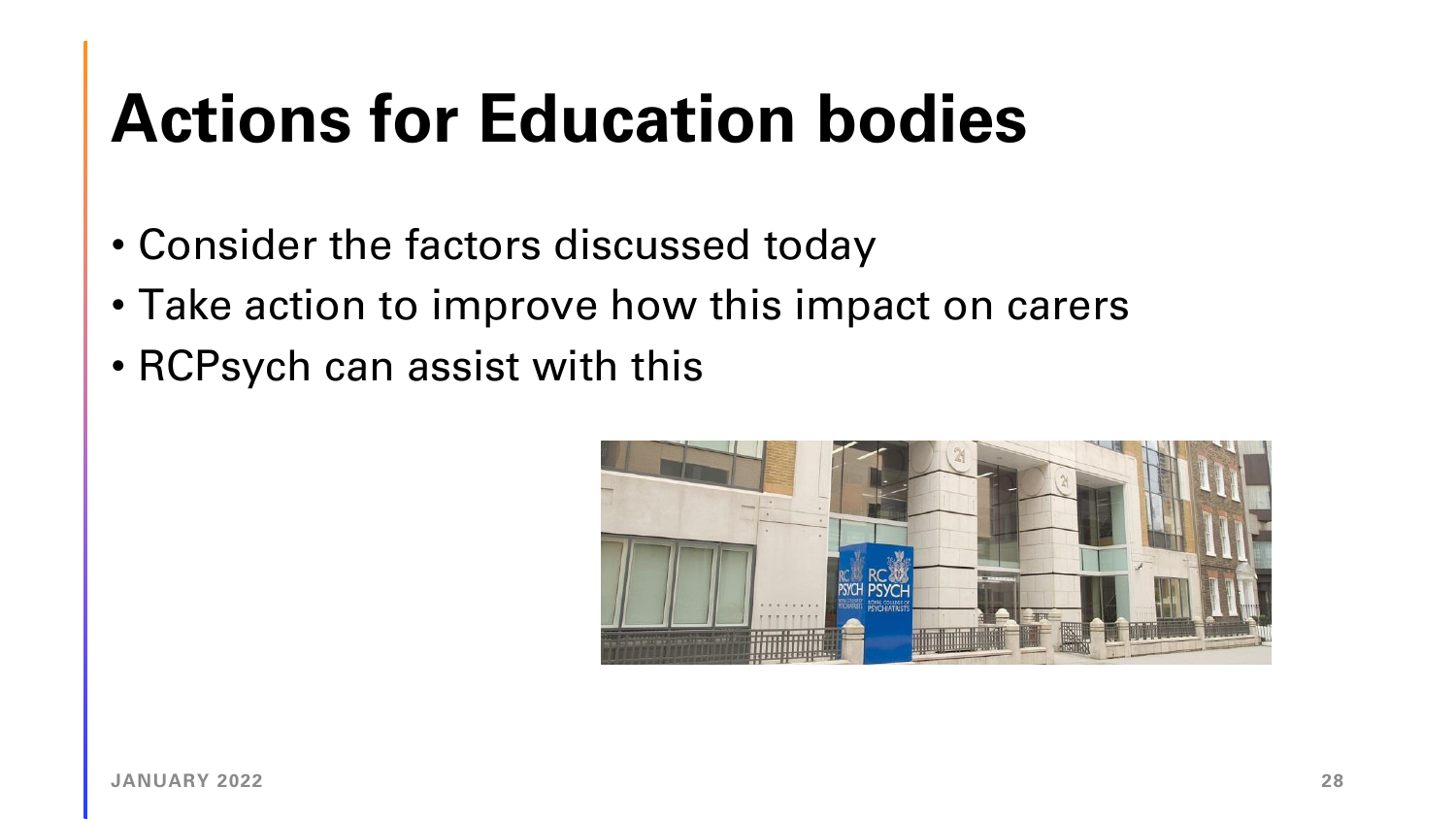## **Actions for all of us**

- Be aware that colleagues may have caring responsibilities
- Informal support
- Practical support